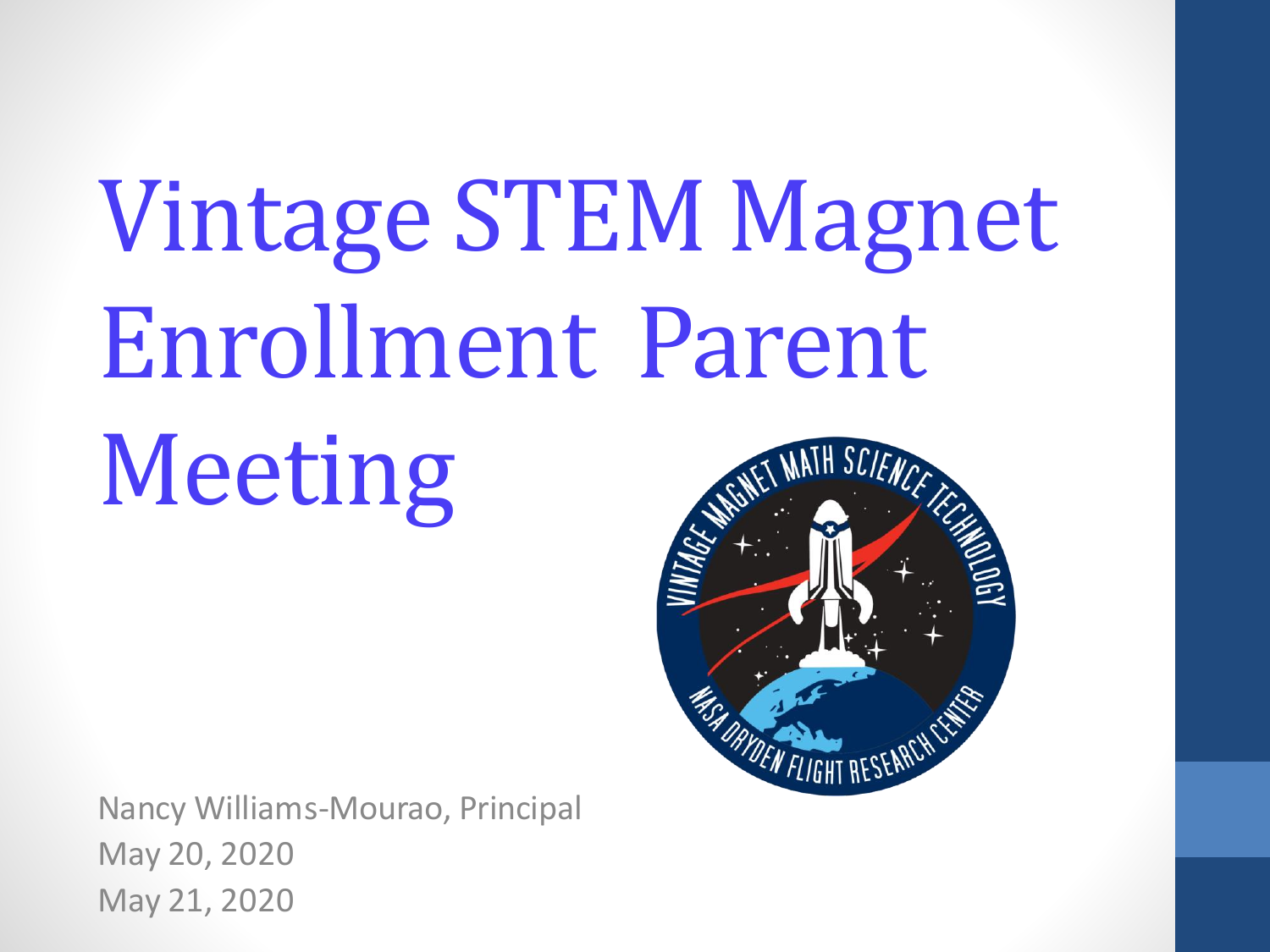## Using Zoom

- If you have a question, click on the Chat Button and type your question
- The Host will mute each participant. If you want to speak, you must unmute yourselves.
- We set it up to disable videos so please do not enable it on your end.
- We will moderate the questions as you post them.
- If you get kicked out, please reenter using the link and same password.
- If your device does not show your child's name, please type in your child's first & last name. Go to the bottom, where it says participants and click on rename. This is how we will take attendance for the meeting.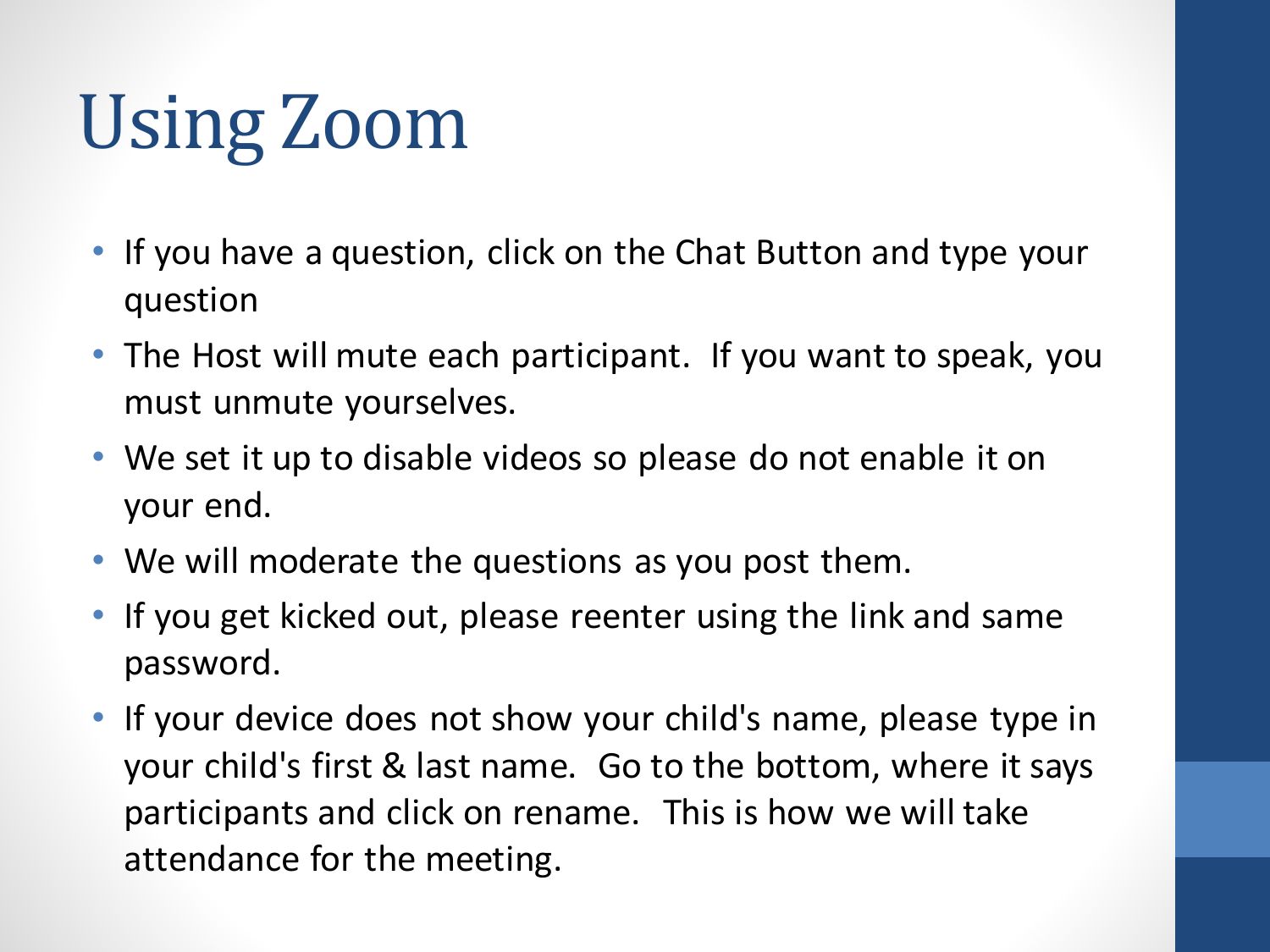

#### Nancy Williams-Mourao, Principal



#### Dr. Veronica Gonzalez, **Assistant Principal**



Martha Arias, Magnet Coordinator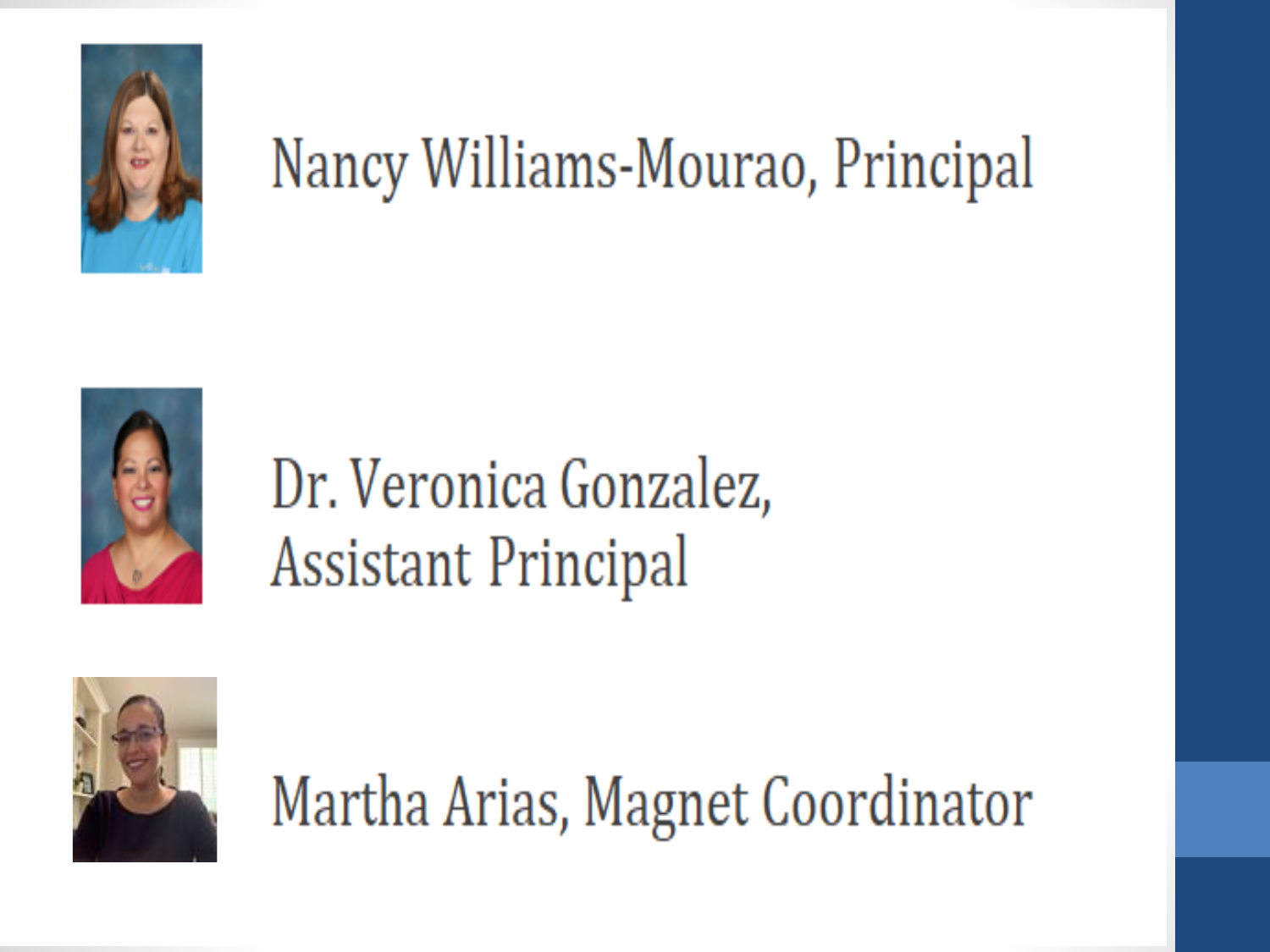## Magnet Program



- Voluntary Integration Program to address the 5 harms of racial isolation
- Now that you are a Magnet student, you do not complete a Choices Application again until October of 5th Grade for Middle School Magnets.
- If you apply to a Magnet School while currently attending a Magnet and you are offered a spot, you are automatically dropped from the current Magnet for the following school year.
- If you move outside of the LAUSD boundaries, your child will no longer be able to attend Vintage Magnet.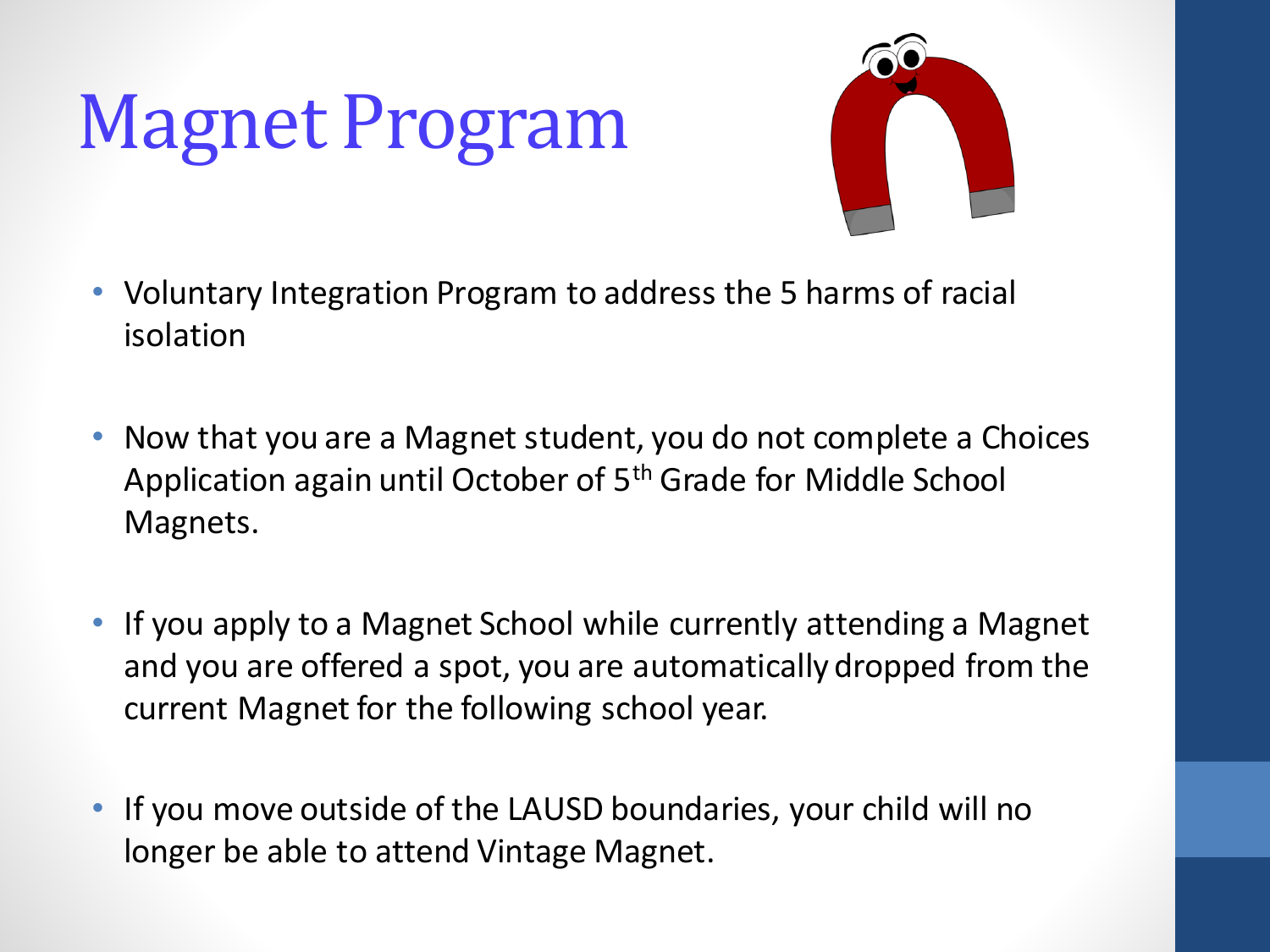### General School Information

- Schoolwide Positive Behavior
	- Code of Conduct
	- Traditional approach to discipline
- Dress Code:
	- Navy Blue & White
	- Vintage Logowear & NASA Logowear
	- Appropriate clothing is required during online learning
- Parent Involvement
	- PTA

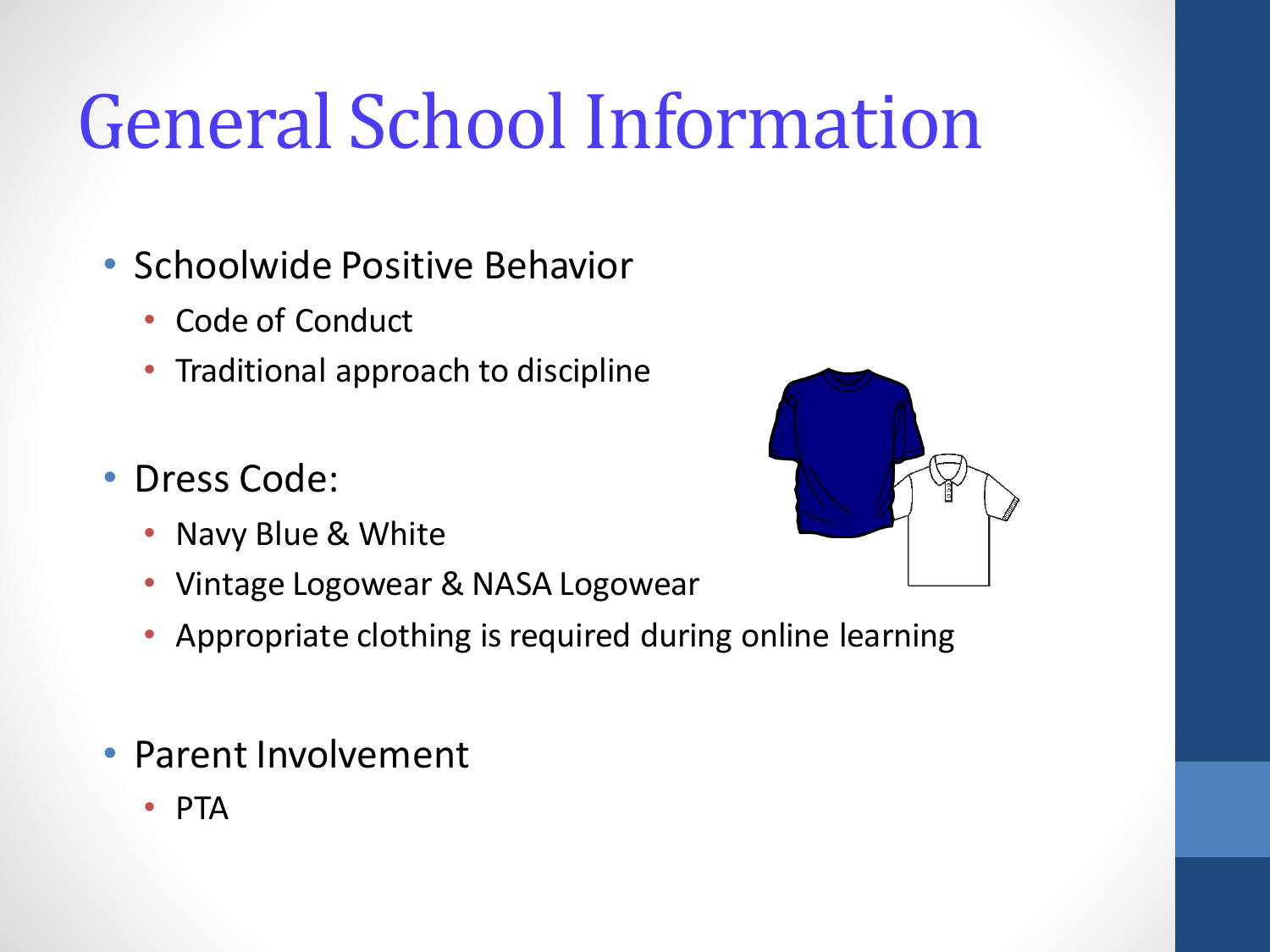### Volunteering Requirements

#### <https://achieve.lausd.net/Page/9647>

| <b>About Los Angeles Unified</b><br>Find a School<br>Offices <<br>$\Omega$<br>▥<br><b>Classic View</b>         | <b>Board of Education</b><br><b>Families</b><br><b>Employees</b>                          |
|----------------------------------------------------------------------------------------------------------------|-------------------------------------------------------------------------------------------|
| LOS ANGELES UNIFIED SCHOOL DISTRICT<br><b>PARENT AND COMMUNITY SERVICES</b>                                    | PTICITIB (213) 461-3300 FBX (213) 461-3392                                                |
| <b>Tools for Schools</b><br>Community<br>Parents<br><b>Volunteers</b><br>Committees<br>Home<br><b>Students</b> | <b>Contact Us</b>                                                                         |
|                                                                                                                | Events                                                                                    |
| Welcome School and Office Volunteers                                                                           | 10:00am - 1:00pm<br>MAY                                                                   |
| BUL-6746.2 - Establishing and Administering School/Office Volunteer Programs - English & Spanish               | 4th Annual Local District East - Family.<br>College & Career Fair                         |
| On-Demand Safety Volunteer Application - English & Spanish                                                     | 9:00am - 2:00pm<br>MAY                                                                    |
|                                                                                                                |                                                                                           |
| How to Rollover Applications - Guide for Volunteer Admin and Designees                                         | <b>Central District Parent Committee Training</b><br>6<br>Institute - Leadership Training |
|                                                                                                                | 9:00am - 12:00pm<br>Title I Stufy Group LD Central                                        |
| <b>Application Process</b>                                                                                     | 9:00am - 2:00pm<br>MAY                                                                    |
|                                                                                                                | <b>Central District Parent Committee Training</b><br>Institute - Leadership Training      |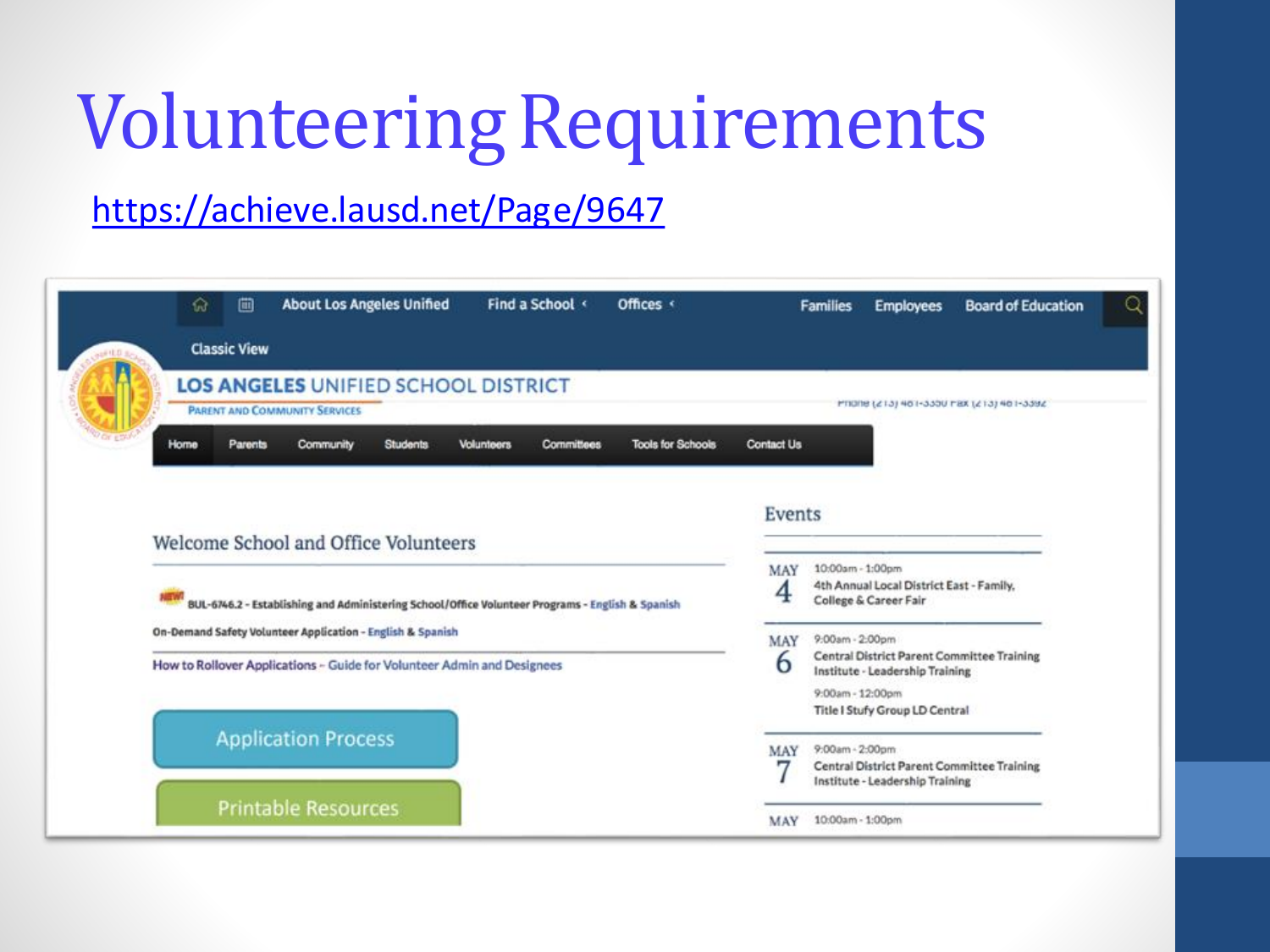### Volunteering Requirements

- TB Test
- Meagan's Law
- Completed Application to be submitted to Vintage Office
- Once approved and Vintage receives your Volunteer Badge, you can volunteer at school.
- Sign in and pick up badge when volunteering. Sign out and return badge each time.
- Must reapply every year

• One day Volunteering Application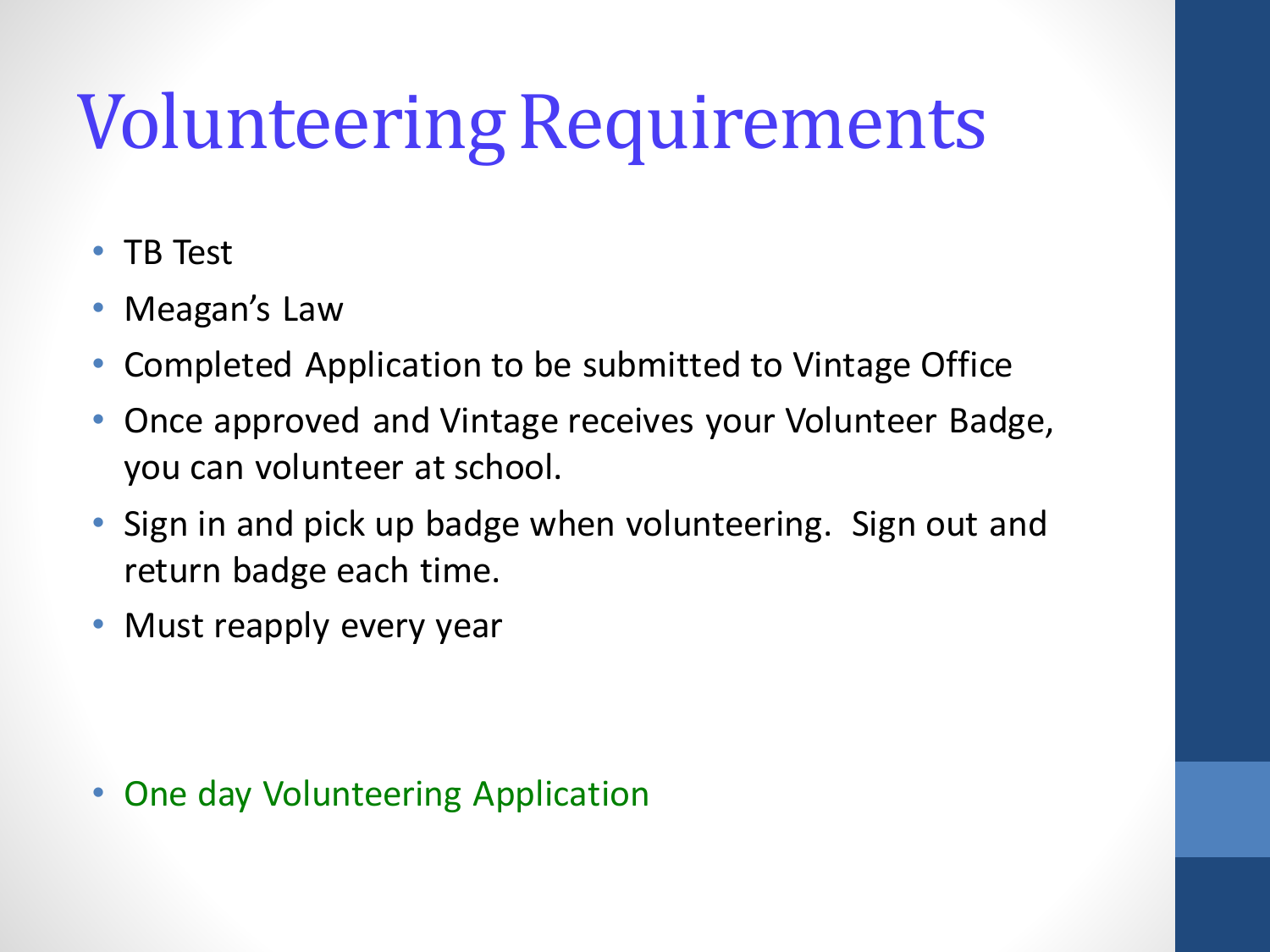### LAUSD School Visitor Policy

- Every visitor must have approval by the administrator or designee prior to a classroom visit.
- Once approved, visitors may stay no more than 20 minutes.
- Visitors may not interrupt classroom instruction or activities.
- Conferences with teachers must be scheduled ahead of time.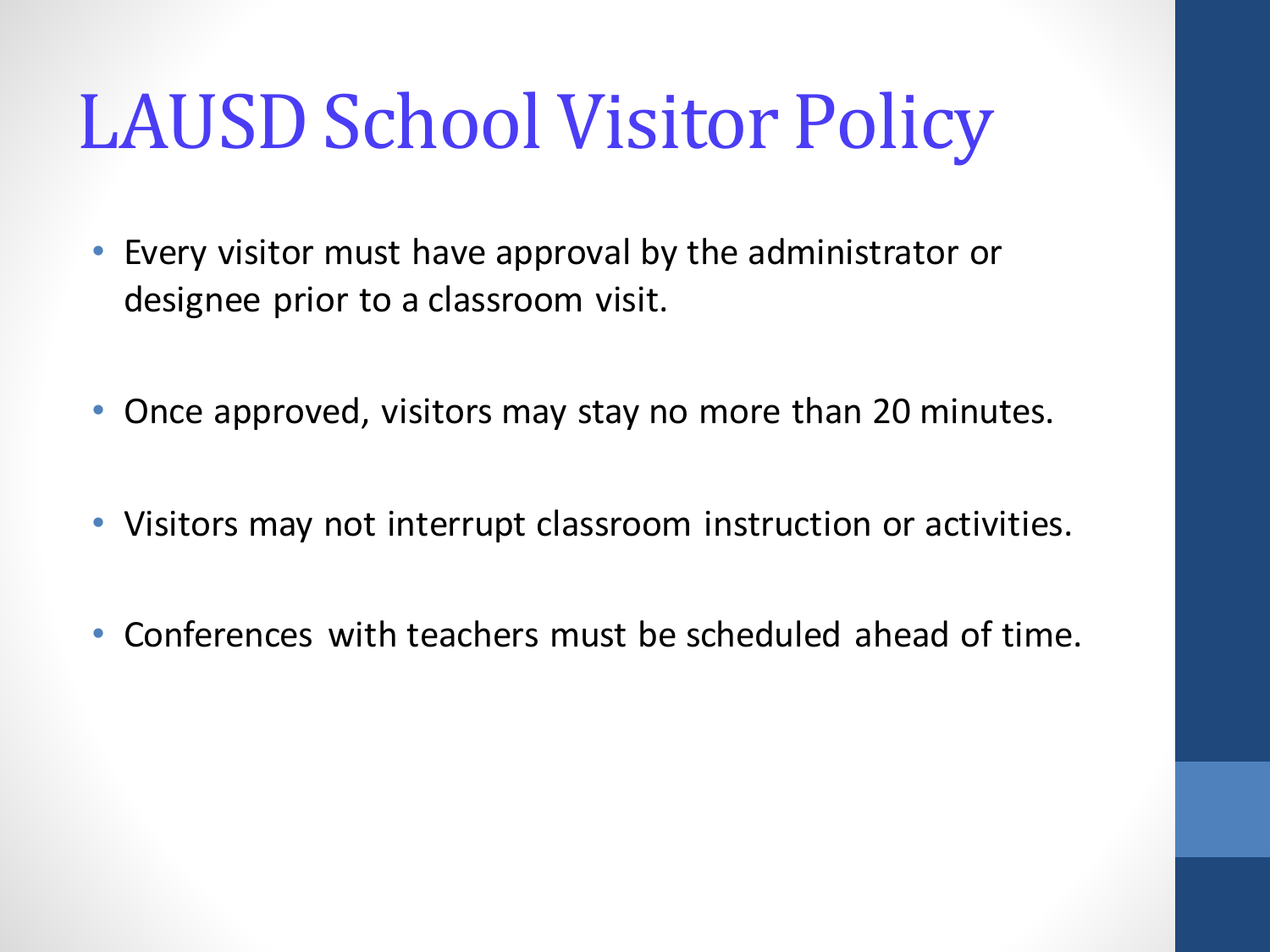#### School Schedules & Supervision



- Tuesday, Aug. 18, 2020 =  $1<sup>st</sup>$  day of school
- Before School Supervision 7:45-8:10 AM

- 8:15 AM 2:38 PM on Mon, Weds, Thurs, Fri
	- Students in grades TK/K/1 must be picked up by 3:00 PM
- 8:15 AM 1:38 PM every Tuesday
	- Students in grades TK/K/1 must be picked up by 2:00 PM
- 10 Minimum Days during the year  $8:15$  AM  $-$  12:58 PM
	- Students in grades TK/K/1 students must be picked up by 1:20 PM
	- Minimum Days are to be determined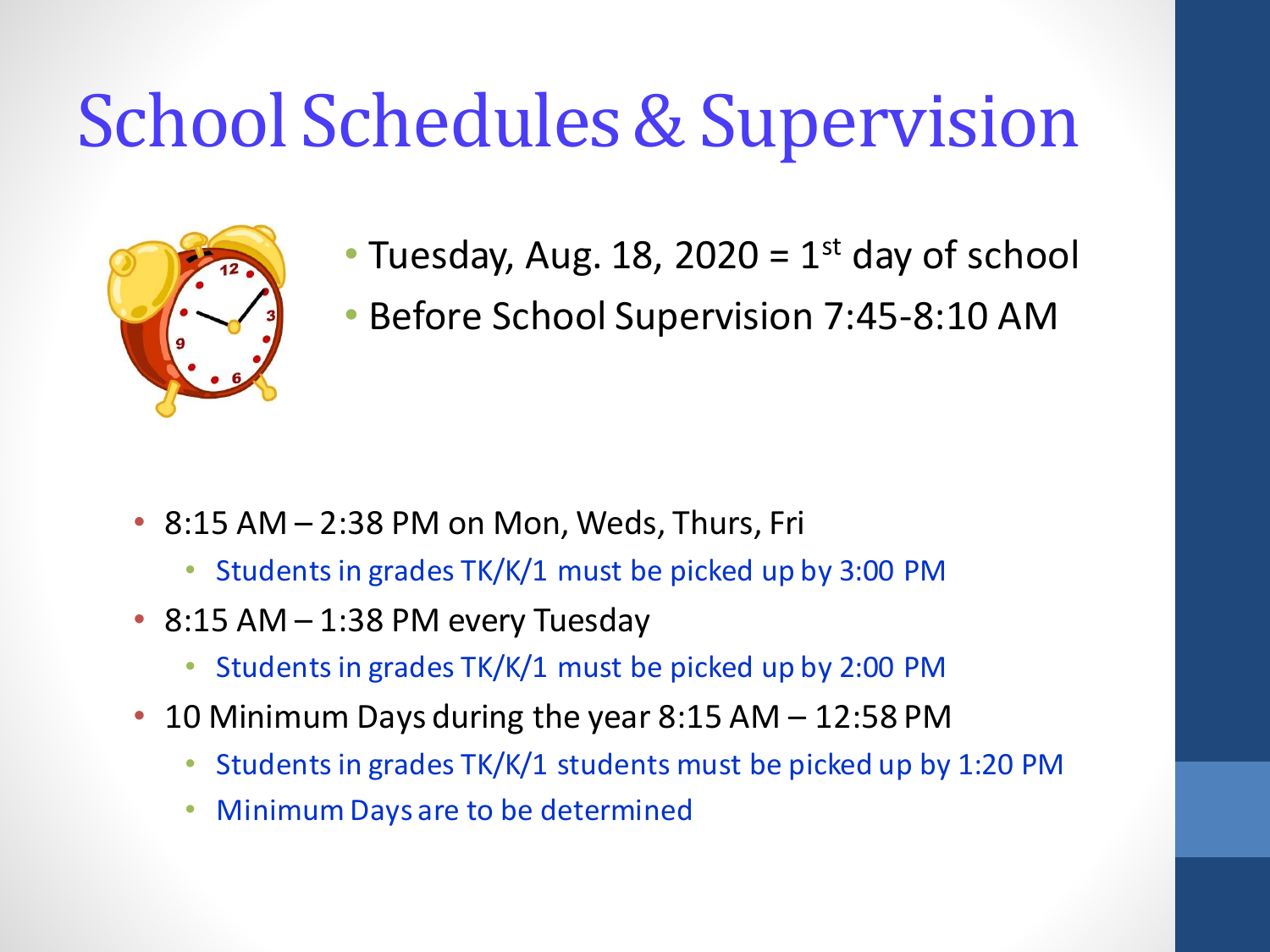## After School Programs

#### **Youth Services**

- After School Playground
- 2 coaches
- Grades 2-5
- No sign-out
- Parents may pick up students at any time before 6 PM daily

#### **Youth Development Program**

- YDP
- 100 spots, 4 coaches
- Sign-out 5:45-6:00 daily
- 80% attendance required
- Priority given to students in Grade 1 who turn in application by the deadline.
- (We will send a phone message and email once the Application Process is approved)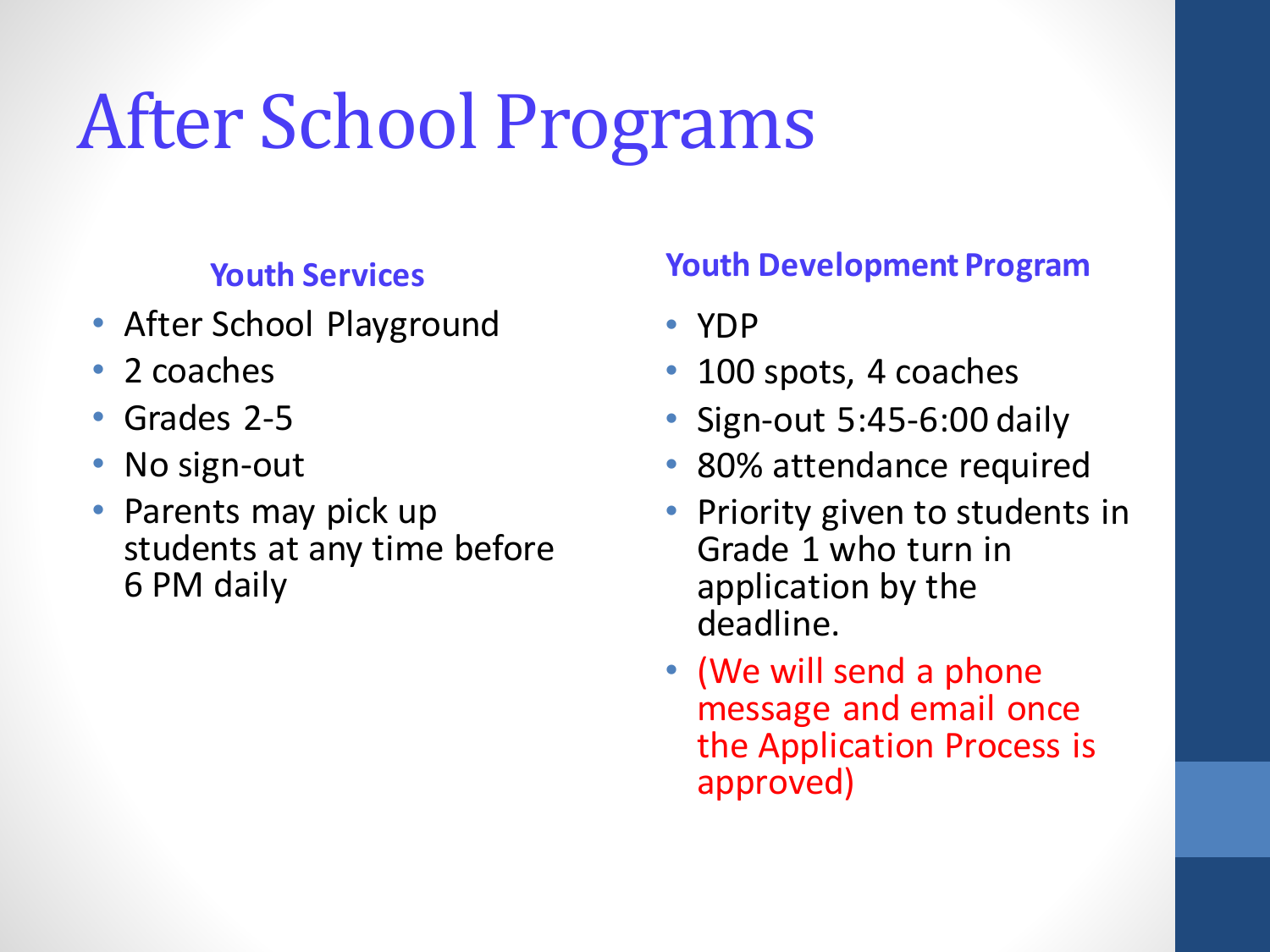

- 1. Understand the identification and assessment process for **English learners**
- 2. Learn about the instructional program options for English learners

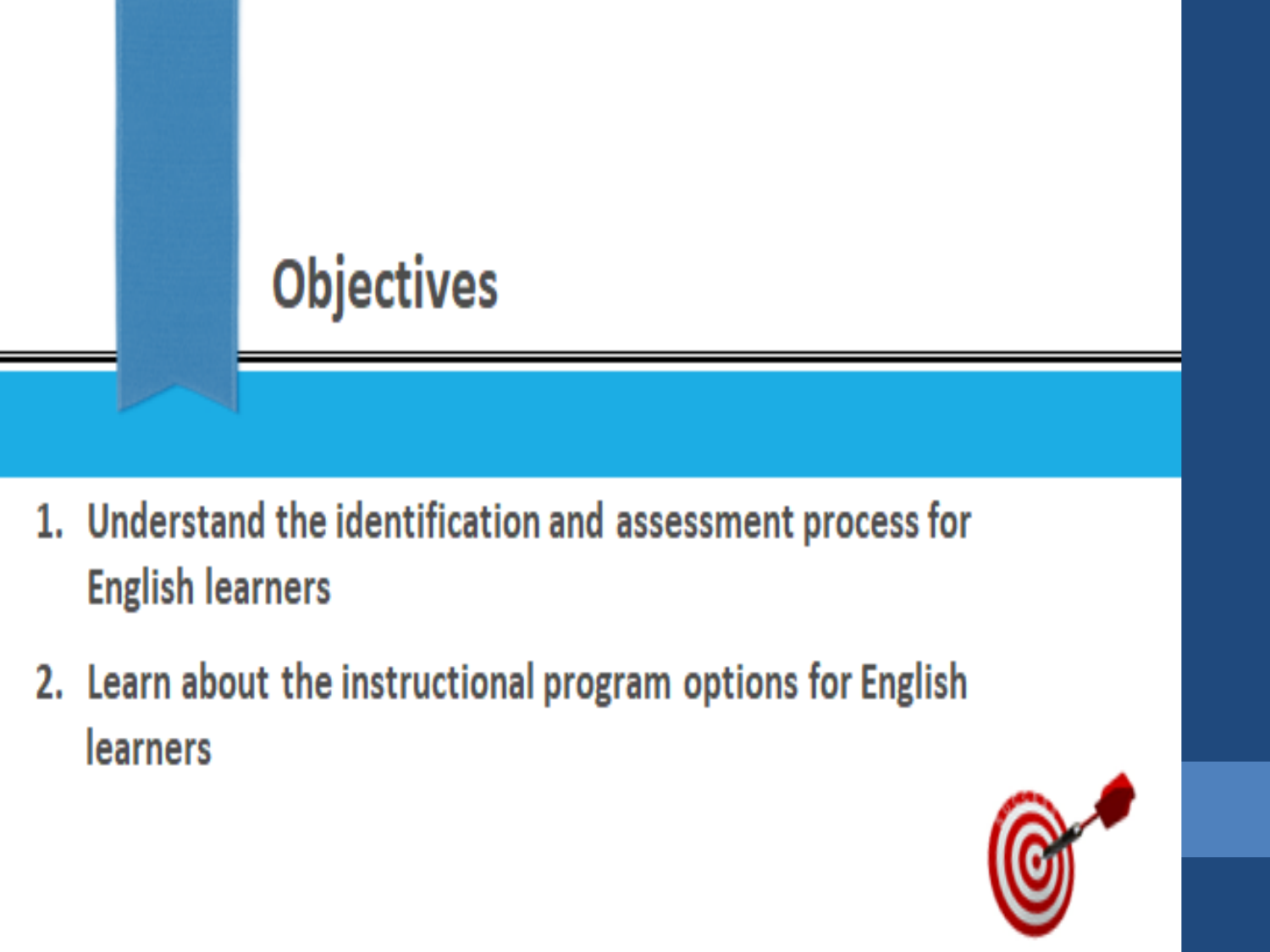## **Home Language Survey**

**FLOOD STARK** LOS ANGELES UNFIED SCHOOL DISTRICT STUDENT ENROLLMENT FORM **LEKKING INFORMATION funitivit Burlanta** Lashberg distinguism  $0 - 3$ 日に言  $0<sup>2</sup>$  $0.1$  $0.3$ **INTER LANDIAGE SUTHET** McEargain Attrovisies last wee la in de lan boar link? the equip but his start me to provide in label. We argue it in an text to pain it count to blow? Machinera add of beautiful conditions of substitutions. In the state formed are tarted by or large as whether fillows, gooding mading or wides? (2) the 12 for PERMIT NASA PROBATION The state I previous standal (Te small | 12 Yea Life) 1 min when? Day # RX 15, VRA VIORING Peak Mileton s/XIII WAY, KIYINE TOOK UP 6731, FALKSIN New claims **Clu One Shub pade bootive!** Data stended Diftas **Data chairs** Baim of school My pak took? Not powint produces at wheel any other advance to busine getex Limited Screet Detroit 15 Year (Ethic Young president manifest and the V situal attential in the Darmit State if allow best awest Mali può institi". SPECIAL DEPARED it so we power relicante your ste v between wind. "No to hand it for 20th laws boat" A DO by raciet worry special educator problem at third around at left CITAL CITAL 8. Do the clushed false art inprediction of thusine interpret and the second school. (21 Year 12 Year FMM, to pursua a copy difficultation for with pic-C/M (186 C. Did Asi a lucent from a Sector: CO. Plan at hollar prevenue select? 294.346 FREE, to real term a lease of the engine to Dection 100 Plannells trac? 0 Fax 3 No. D. Data the shalent have diffusions mat interface with higher paties and an exchanged. 23 Year 13 Year E. No this student been identified for all back a student of a backbasi names in (DATEY) 33704 3766 **G. SIGNATURE** I verify that finis Internation is fruit and constall MAILIN DE CHICATAIN - 11 INVIATI CLICK GUIDAN (I) CT69

**STATISTICS** 

The purpose of the Home Language Survey (HLS) is to determine if a language other than English is used in the student's home.

**Handout**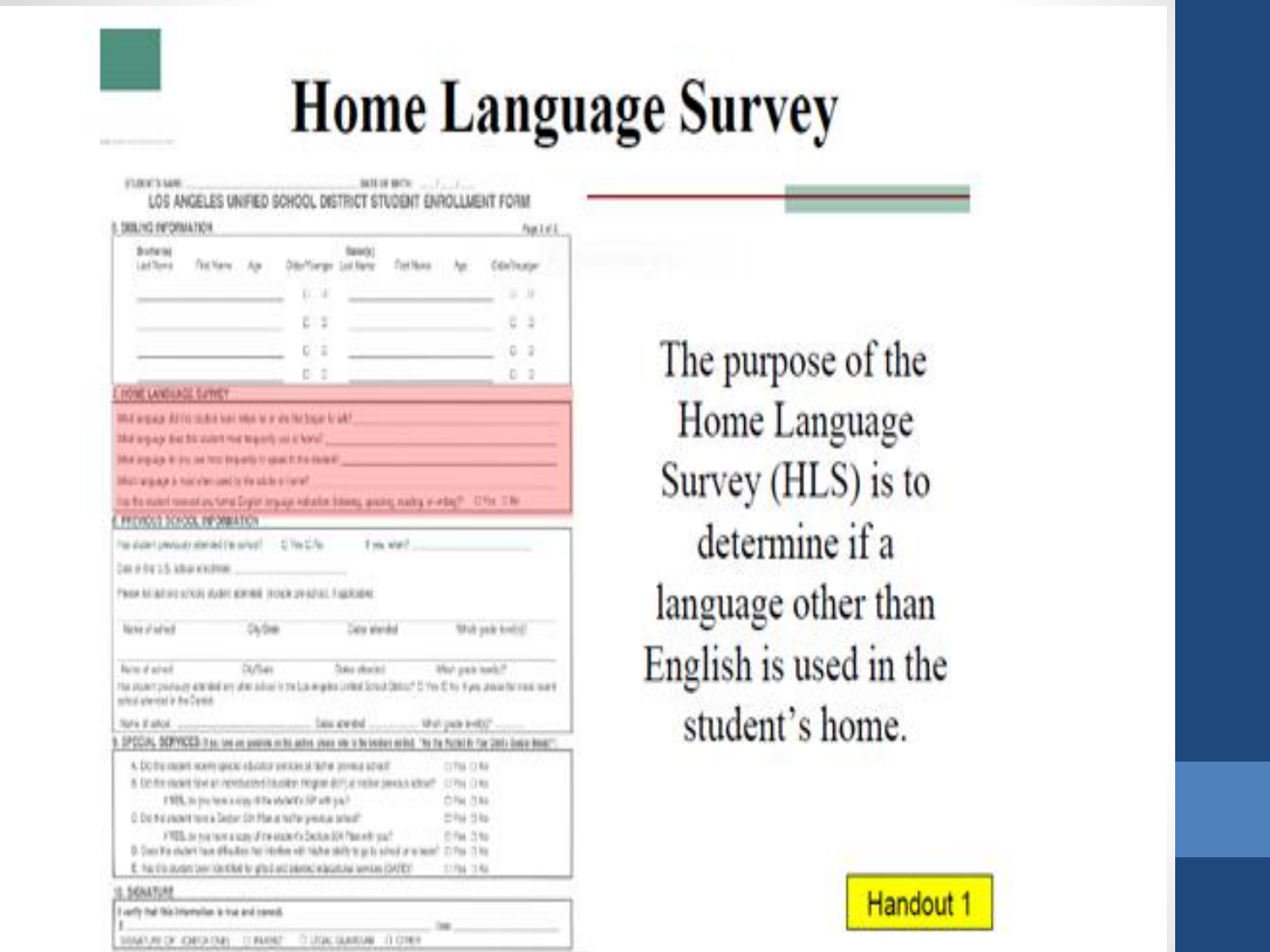## **Home Language Survey**

Parents are asked the following questions:

- What language did this student learn when he or she first began to talk?
- What language does this student most frequently use at  $2.$ home?
- What language do you use most frequently to speak to this 3. student?
- Which language is most often used by the adults at home? 4.
- Has this student received any formal English language 5. instruction (listening, speaking, reading, or writing)?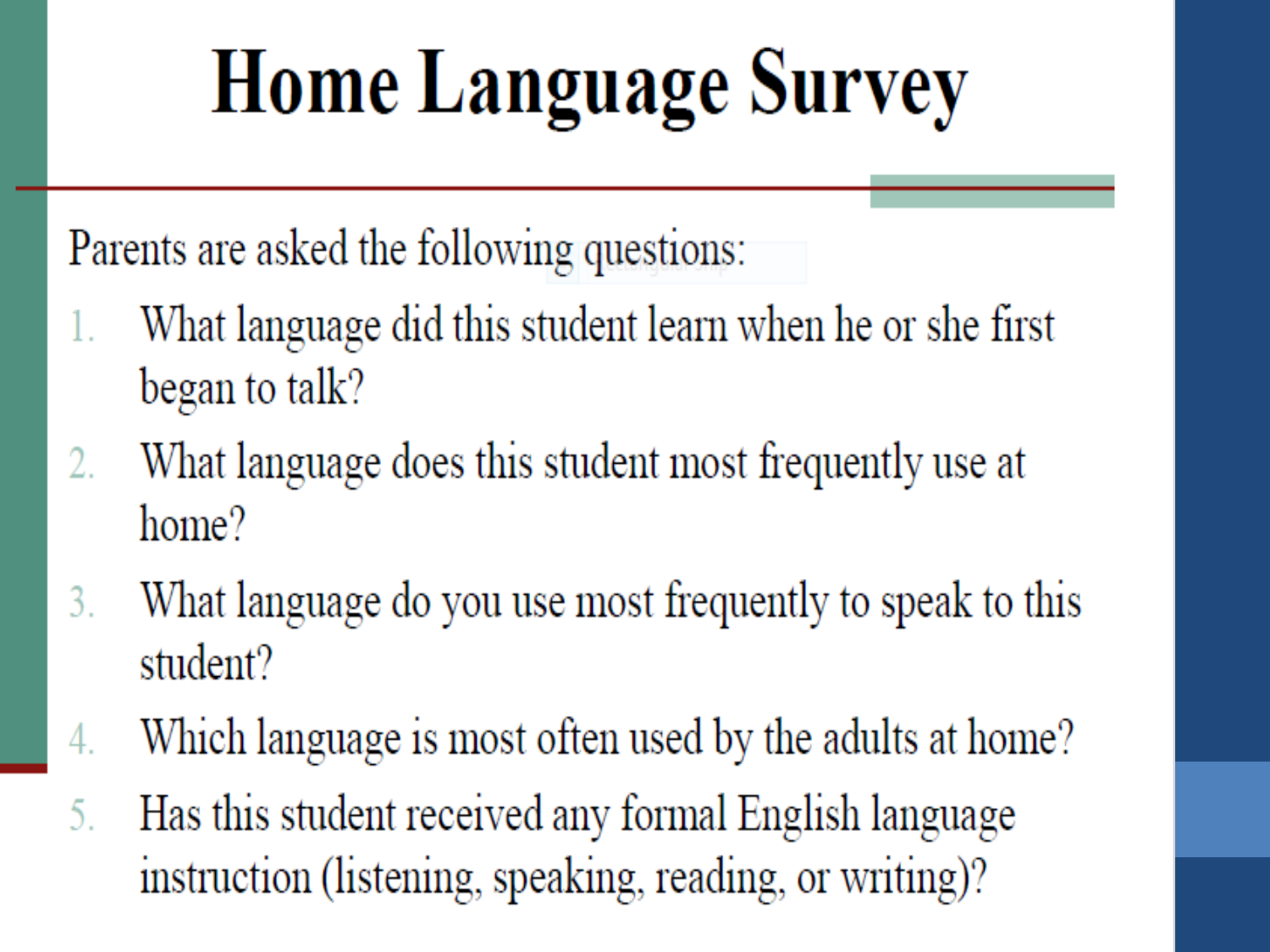### **Home Language Survey**

These questions are used to determine a student's home language status as follows:

#### English Only (EO)

If the answers to the four questions on the HLS are "English", the child is classified as English Only.

#### Possible English Learner (EL)

If the answers to any of the first three questions on the HLS indicate a language other than English, or a combination of English and another language, the child is assessed to measure his or her level of English proficiency.

If the parent's response to the first three questions on the HLS is English, and the response to the fourth question is other than English, then reasonable doubt may exist as to the student's home language.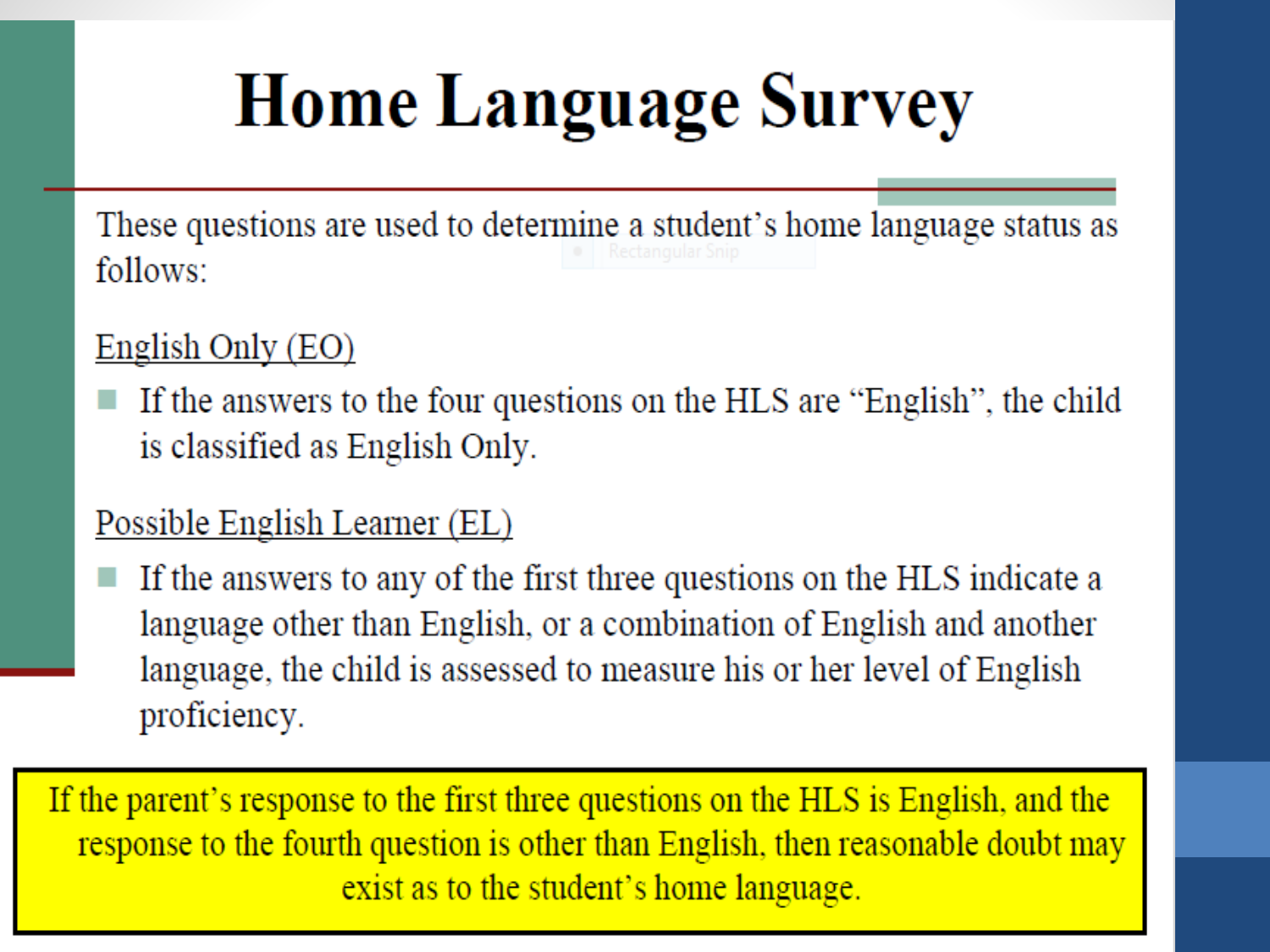#### Home Language Survey Reminders

**ODriginal HLS takes precedence over subsequent** surveys

ODetermines the student's primary language

ODetermines whether the student will be required to take an assessment for English Language proficiency

**OResults determine appropriate instructional services** a student will need to meet their full academic potential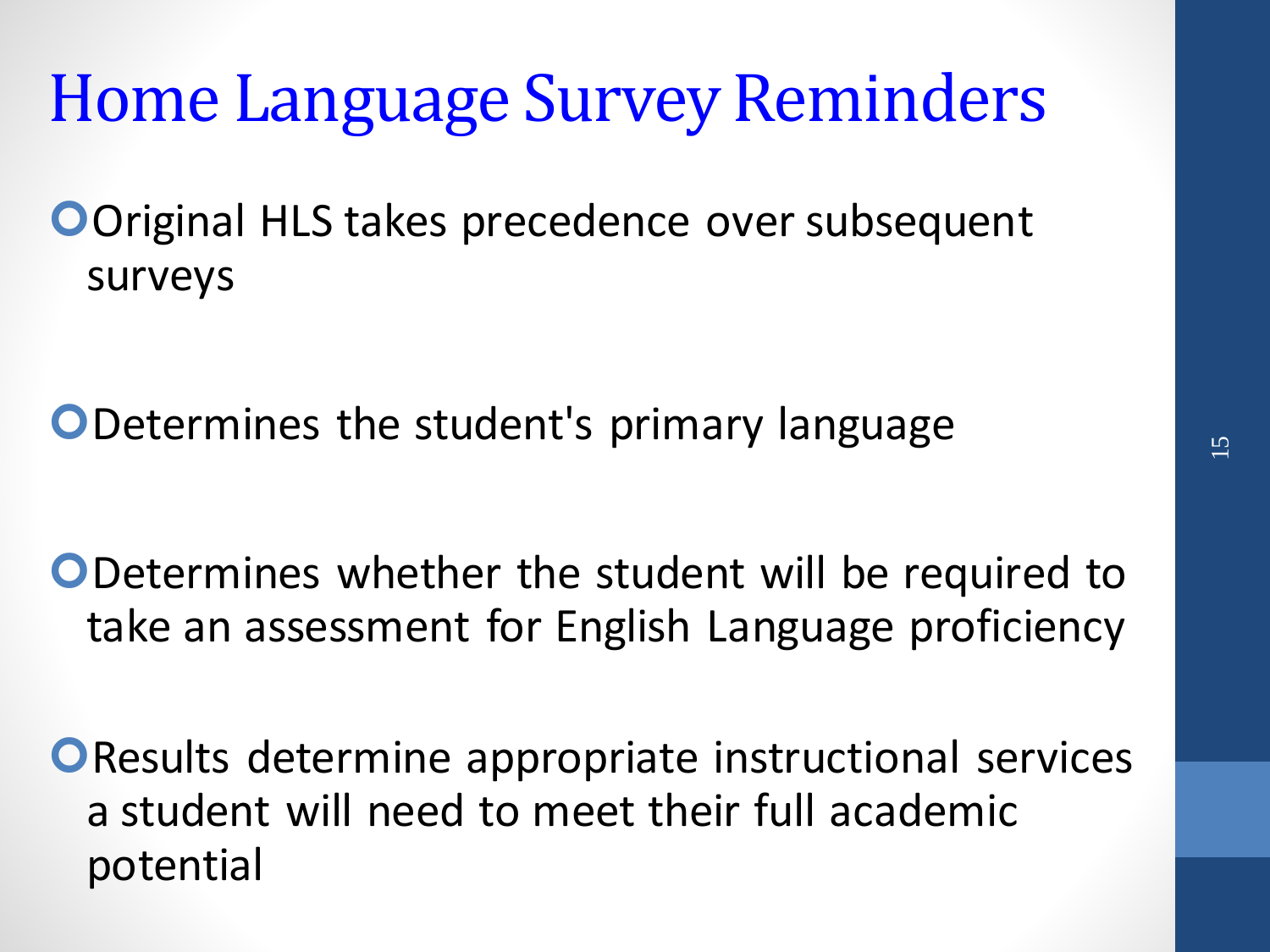#### Initial Identification



16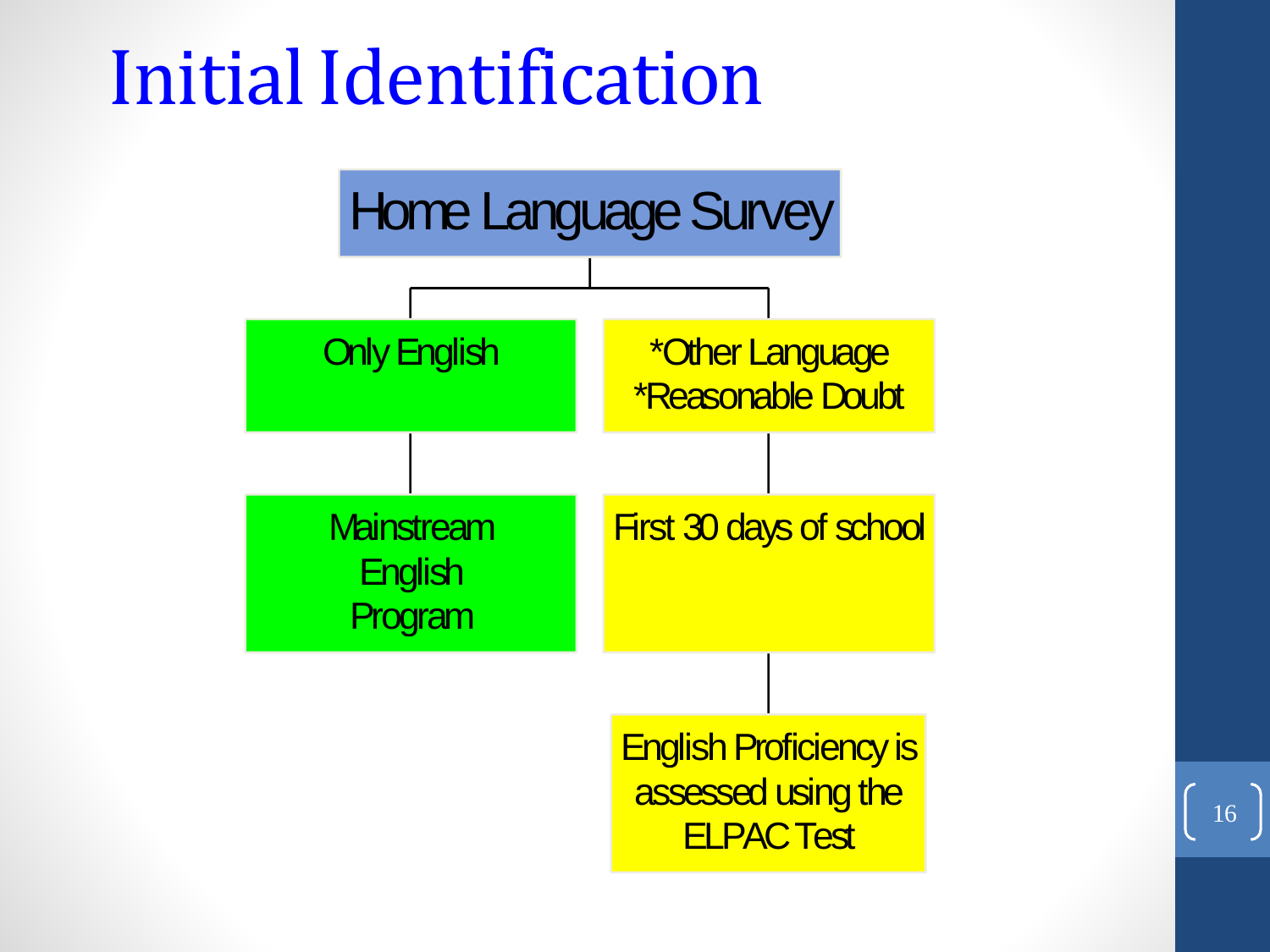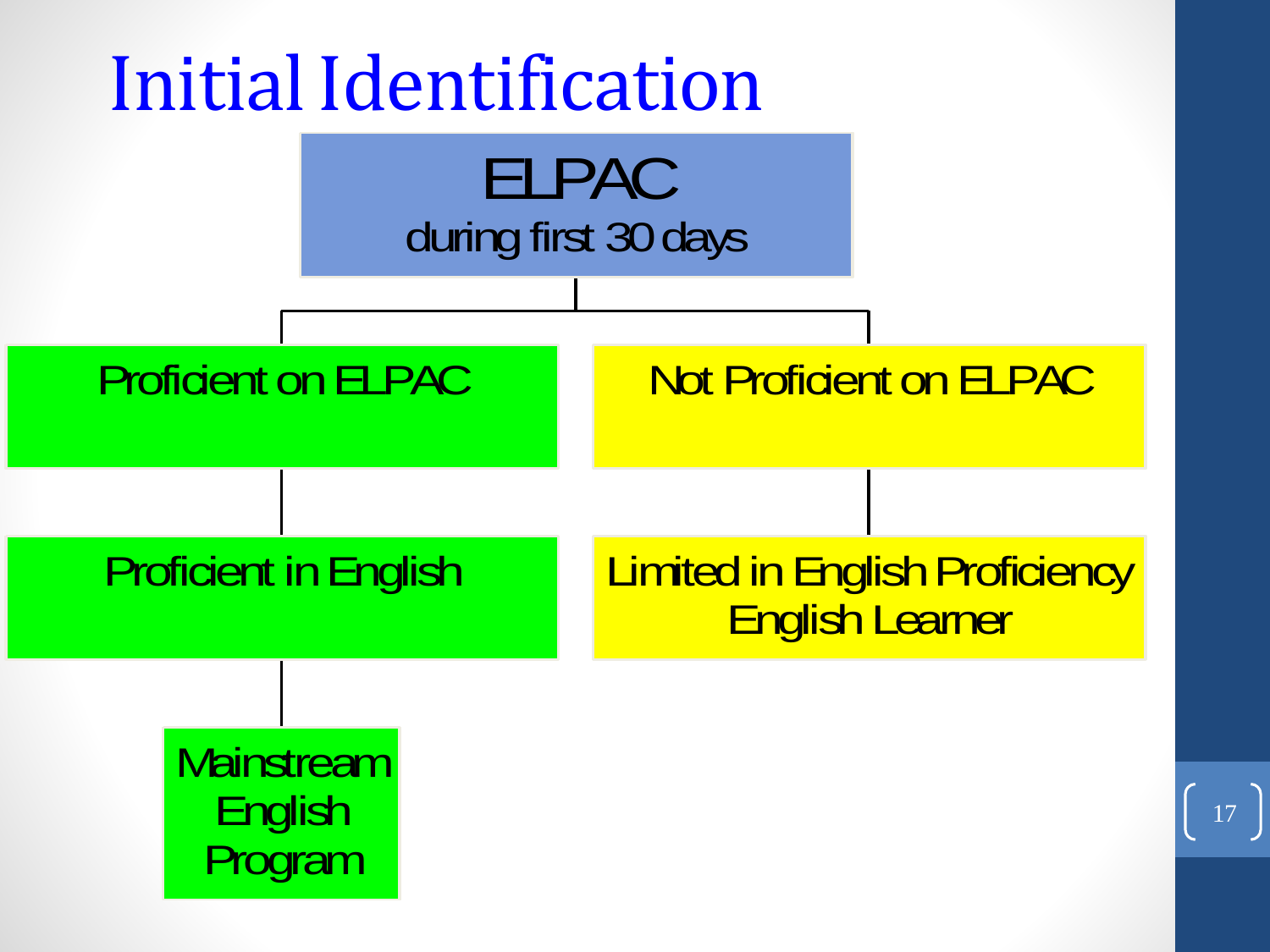#### The ELPAC has two parts:

|      | <b>Initial Assessment</b>                                                                                                                                                                                                                                                                                      | <b>Summative Assessment</b>                                                                                                                                                                                    |
|------|----------------------------------------------------------------------------------------------------------------------------------------------------------------------------------------------------------------------------------------------------------------------------------------------------------------|----------------------------------------------------------------------------------------------------------------------------------------------------------------------------------------------------------------|
| Who  | Students will take the Initial Assessment if:<br>the student has a primary language<br>other than English.<br>the student has not taken the CELDT<br>or ELPAC before, and<br>the student has not been classified<br>before as an English learner.                                                              | The Summative Assessment is given to<br>students who are identified as an English<br>learner on the Initial Assessment.                                                                                        |
| What | The Initial Assessment is used to identify<br>students as either an English learner who<br>needs support to learn English, or as<br>proficient in English.                                                                                                                                                     | The Summative Assessment is used to<br>measure the skills of English learners. The<br>results will help tell the school or district if<br>the student is ready to be reclassified as<br>proficient in English. |
| When | Students are given the Initial Assessment<br>within 30 days of when they enroll at the<br>school.                                                                                                                                                                                                              | Students who are English learners are<br>given the Summative Assessment every<br>spring between February and May until<br>they are reclassified as English proficient.                                         |
| WW   | Identifying students who need help learning in English is important so these students<br>can get the extra help they need to do well in school and access the full curriculum.<br>Every year students who are English learners will take the ELPAC summative to<br>measure their progress in learning English. |                                                                                                                                                                                                                |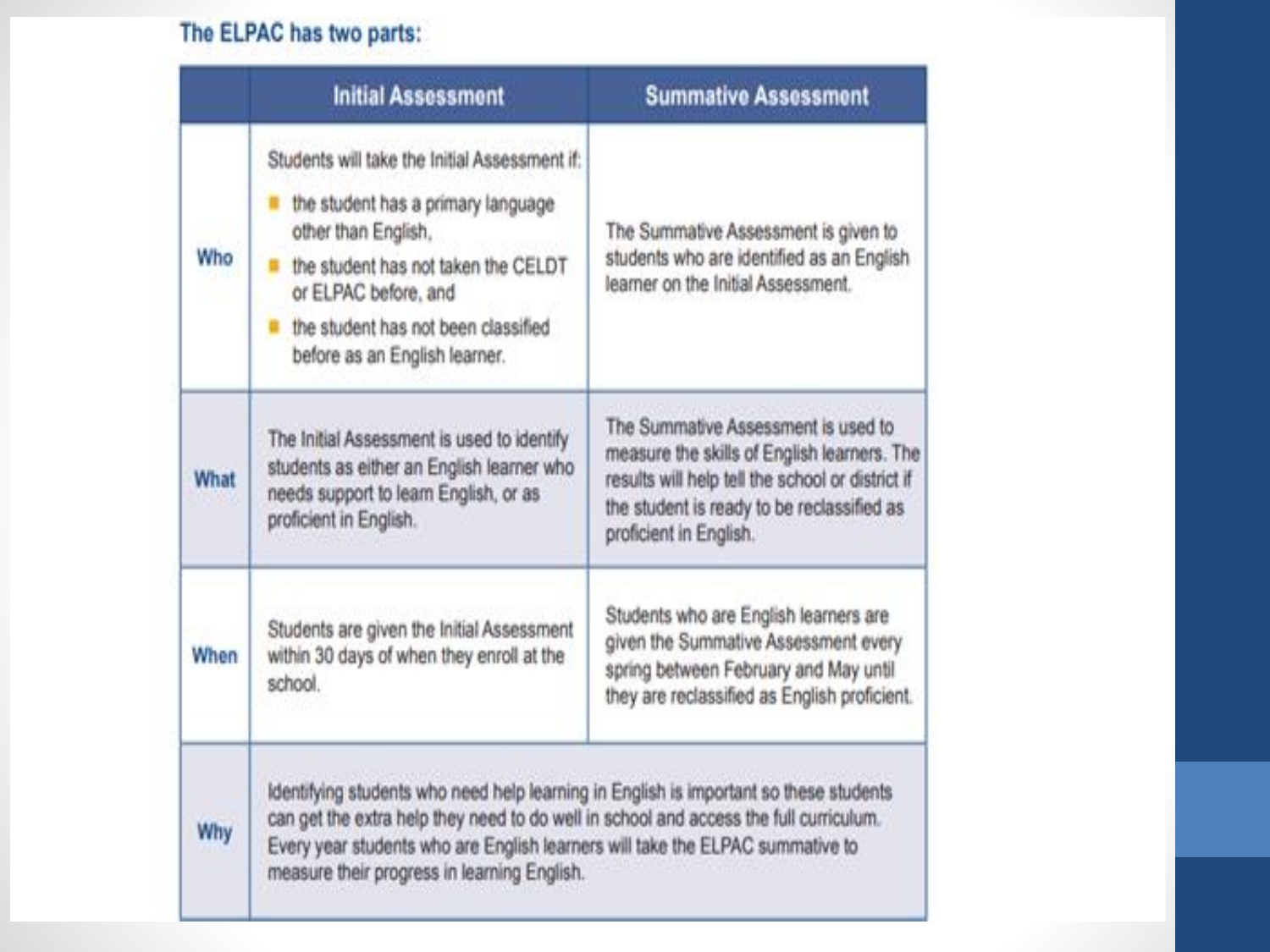#### Program Choices for English Learners



or the designee at your child's school.

19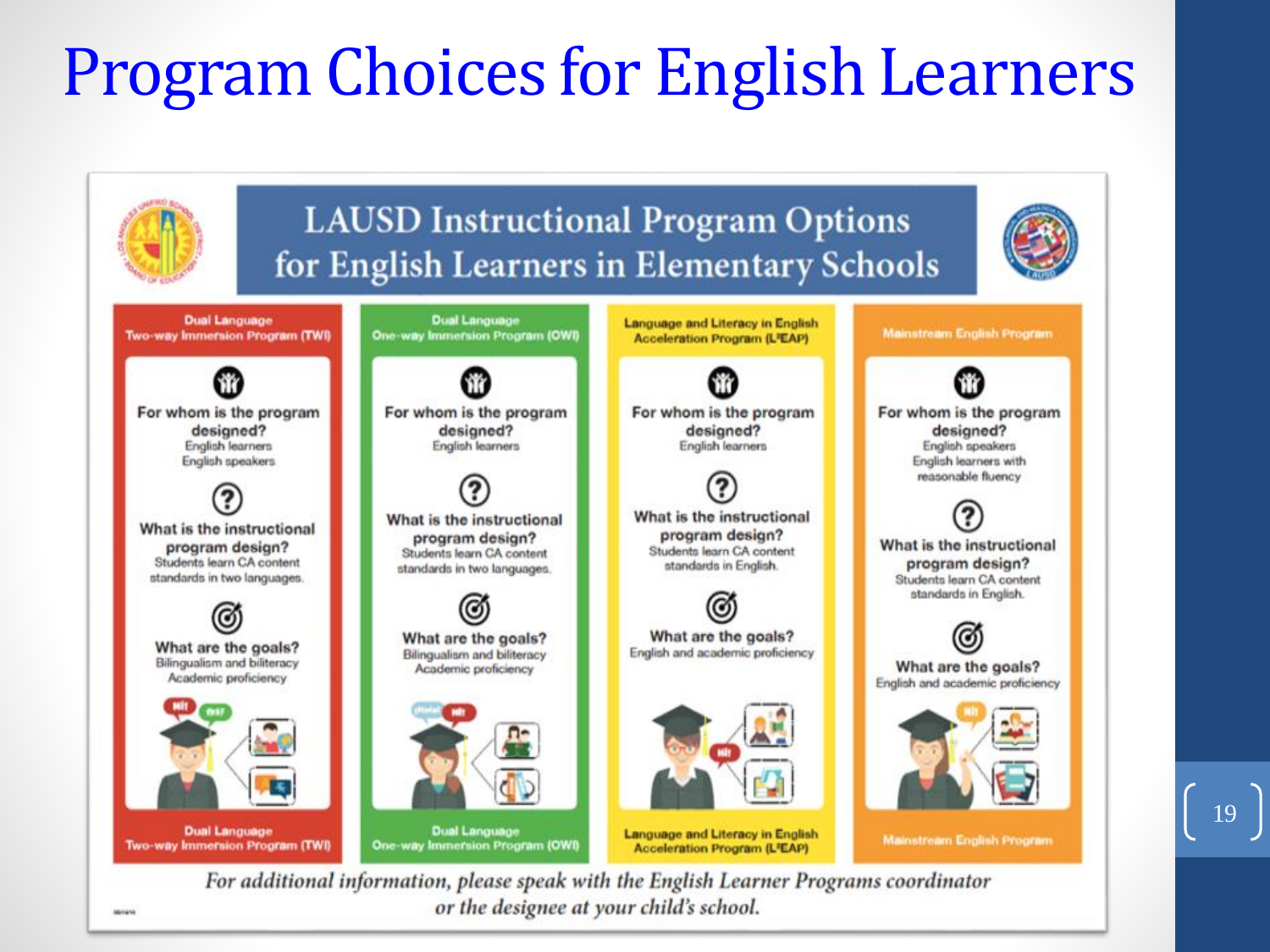### English Learner Services

**OA daily Designated English Language Development** lesson

**OELD grades in addition to English Language Arts** grades on Report Card

**OIntegrated English Language Development used in the** content areas

**OAn annual English Language Proficiency Assessment** for California (ELPAC) assessment during the second semester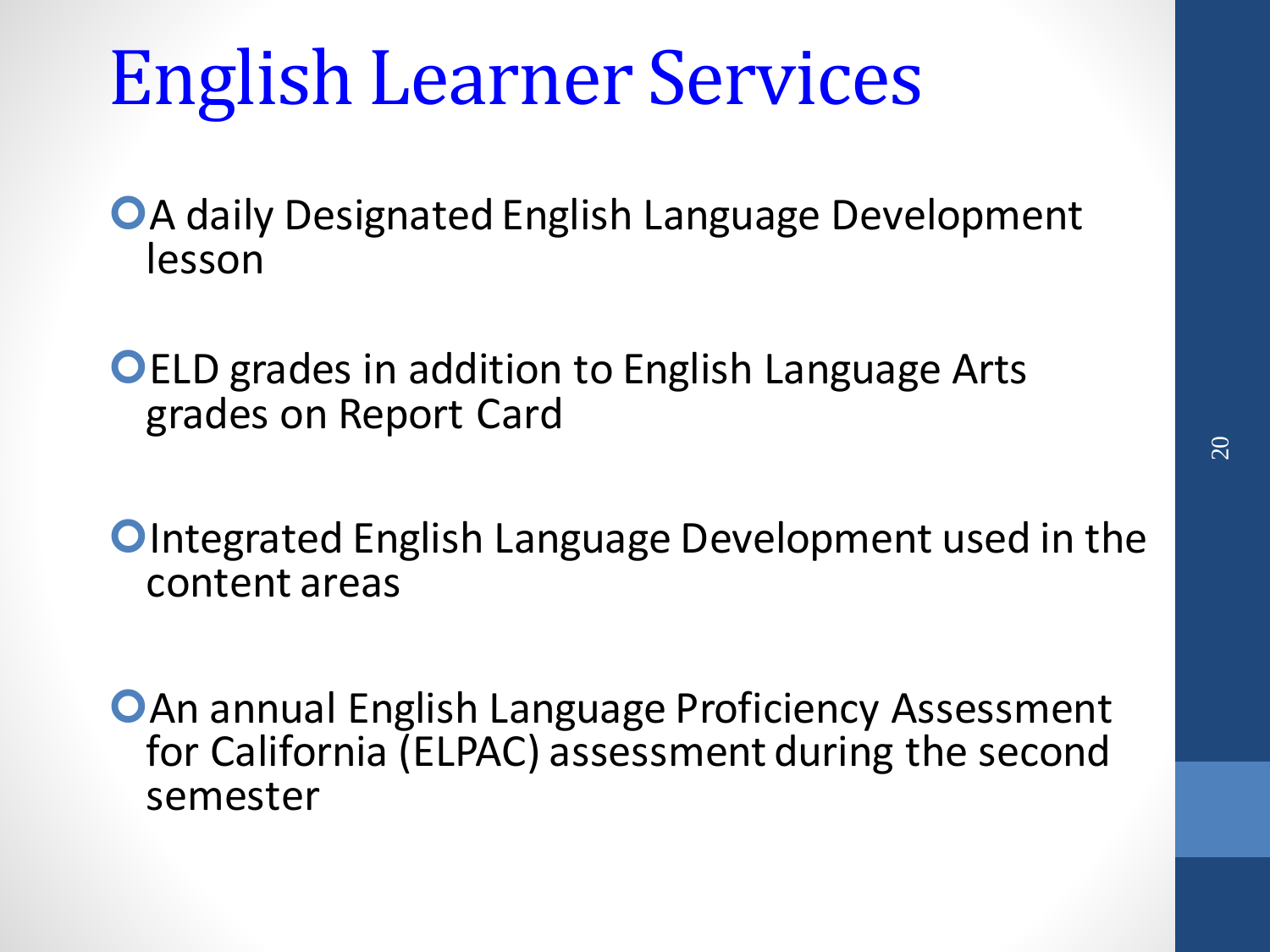## District Reclassification Criteria

- Benchmark on DIBELS (Meets Standard on ELA SBAC)
- Proficiency on ELPAC
- English Language Arts Grades of 3 or 4
- Video on Program Options for English Learners: https://achieve.lausd.net/Page/172#spn-content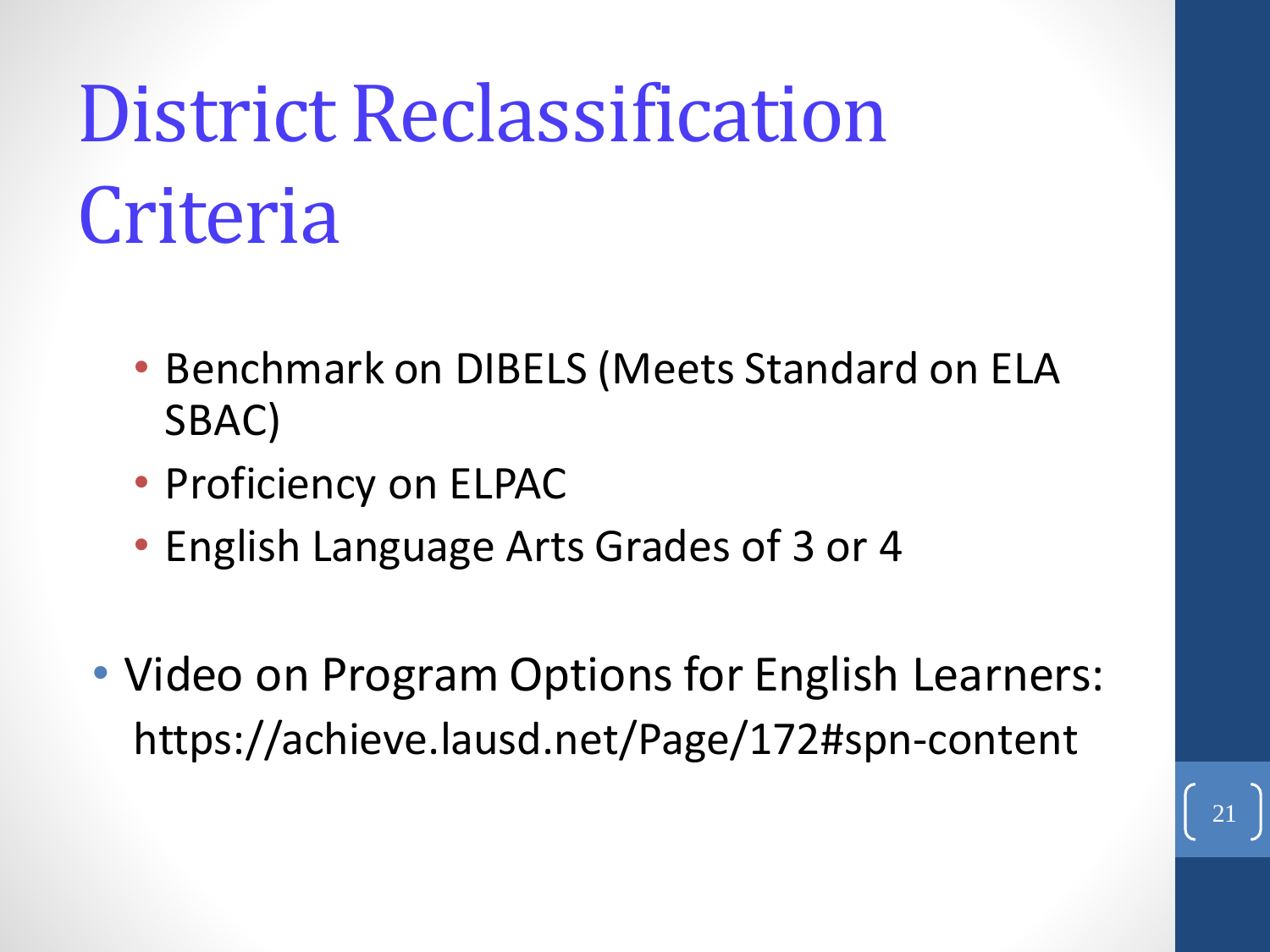### Bus Transportation



- Must live outside a 2-mile radius of Vintage to qualify
- [http://echoices.lausd.net/Magnet/Magnet\\_Radius?cc=1](http://echoices.lausd.net/Magnet/Magnet_Radius?cc=1756201) 756201



• Parents receive bus information from LAUSD in US mail the week before school starts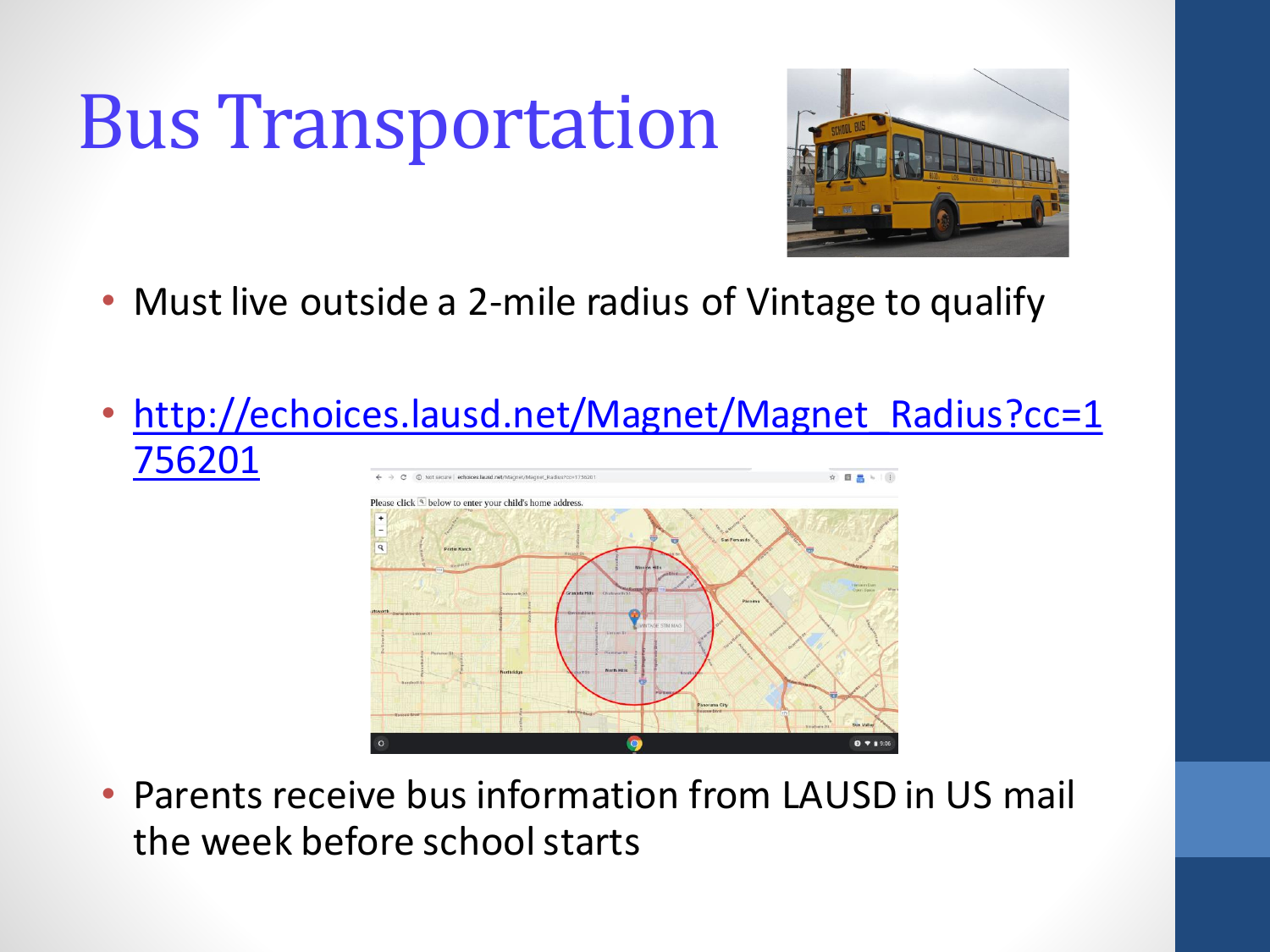## **Bus Transportation Form for First Week of School**

- **Everyone must complete the Vintage Bus transportation form**
- Please turn in the "white original" in the packet and parents keep the yellow "carbon copy."
- Please email [marias02@lausd.net](mailto:marias02@lausd.net) if you need to make changes to your dismissal procedure.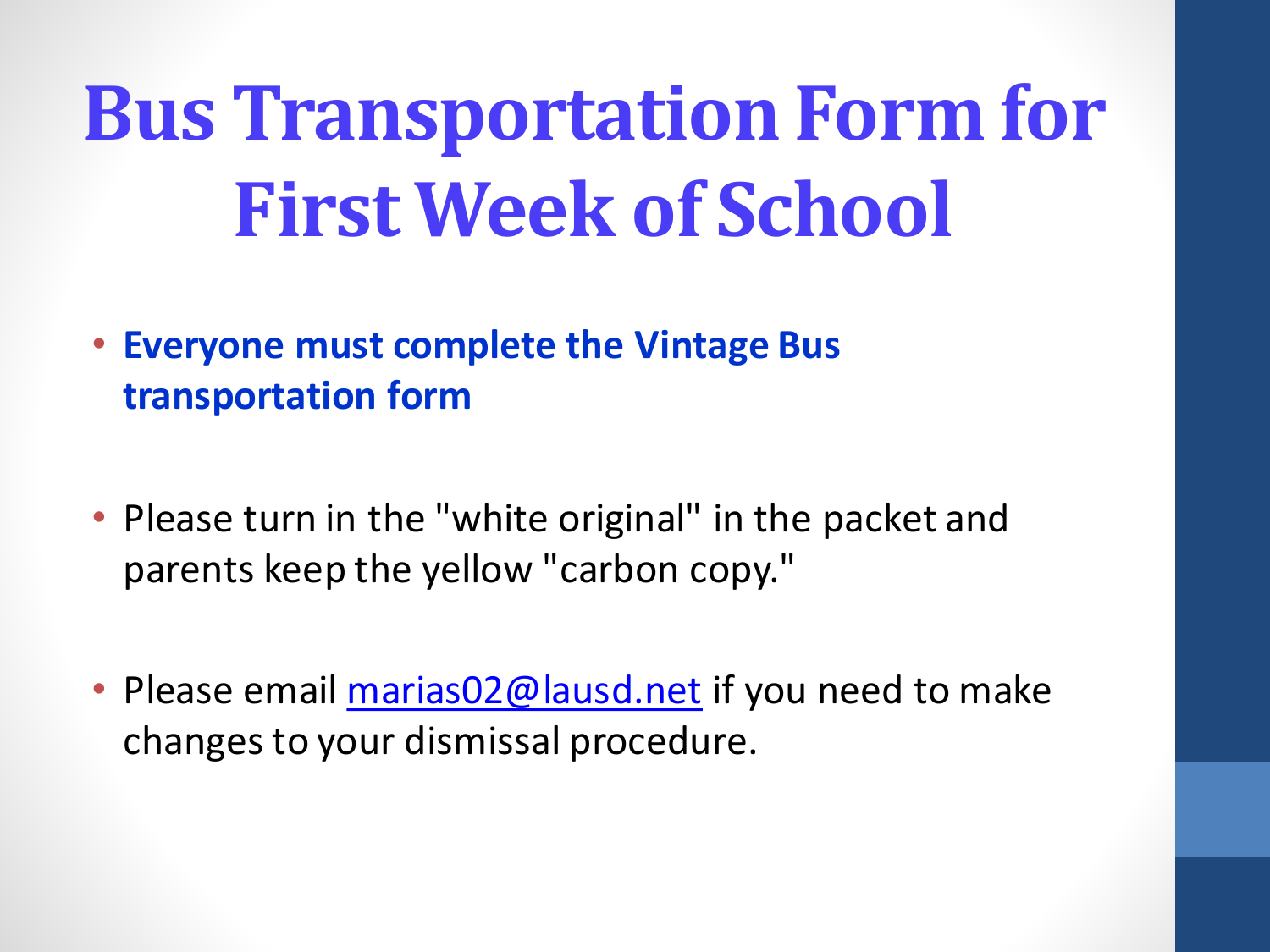Switch to show the Bus Form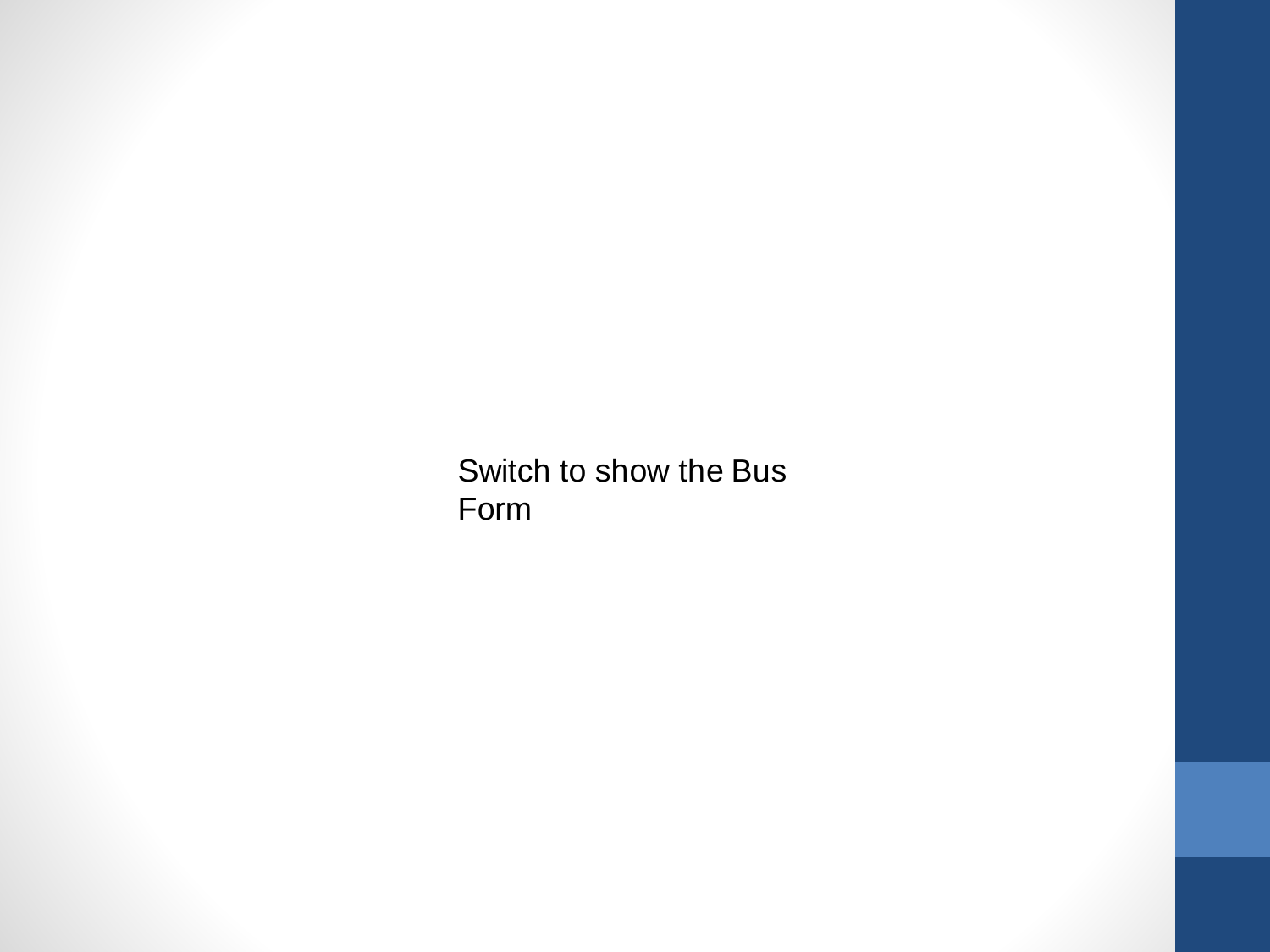### Pick up of Enrollment Packets

- Enrollment Packets will be available as a "Curbside Pick-up" on the following times:
	- Friday, May 22nd  $(A-M)$  9am 1pm
	- Tuesday, May 26th (N-Z) 9am 1pm
	- Wednesday, May 27th (A-Z) 9am 1pm
	- Saturday, May 23rd  $(A-Z)$  9am 12pm
- Maintaining social distancing
	- Face coverings required



- Pull up to the school Sign and show us a paper with your child's first & last name written in large letters
- Please stay in your car until we place a packet on the table
- Once we walk away from the table, you will collect the enrollment packet from the table and drive off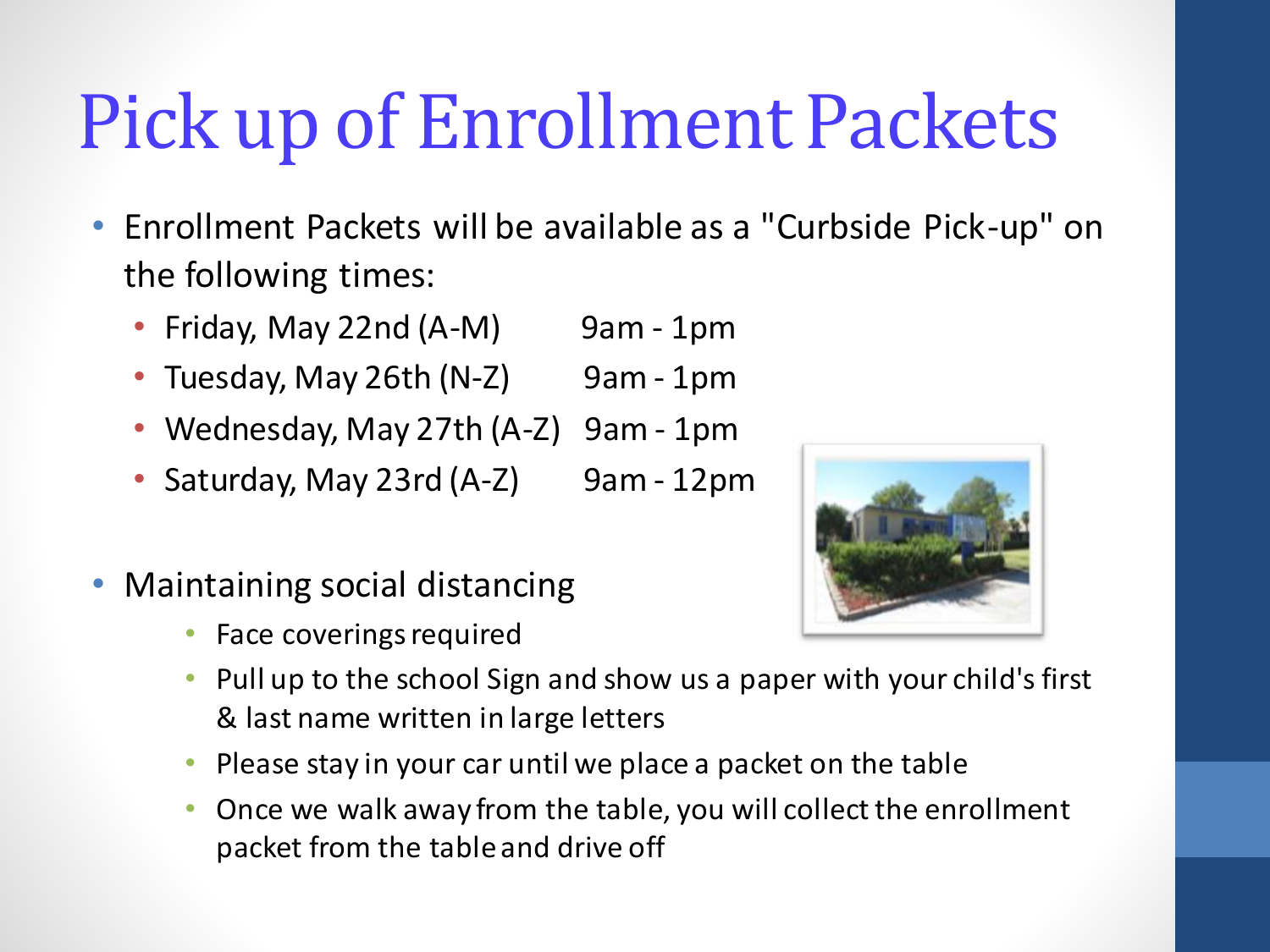### Turn in of Enrollment Packets

- Enrollment Packet must be complete in order to be enrolled.
- Parents must bring the following **originals** in addition to the Enrollment Packet.
	- 1. Parent's government issued ID
	- 2. Proof of Age:
		- Child's Birth Certificate or Passport
	- 3. Proof of Address
		- A recent utility bill (last month's Gas Bill, Electrical Bill or Water Bill) under one of the parents' names, Property Tax Bill showing one of the parents' name and their address, Official Governmental Mail (i.e., Cal Works, Social Security, last Income Tax, including the W-2), etc.
	- 4. Proof of Immunizations
		- If your child needs immunizations, the following locations are open:
			- Valley Community Health Care at James Monroe High School (818) 763-8836
			- Northeast Valley Health Corporation at Sun Valley Middle School (818) 432-4400
	- 5. Copy of IEP or 504 Plan if applicable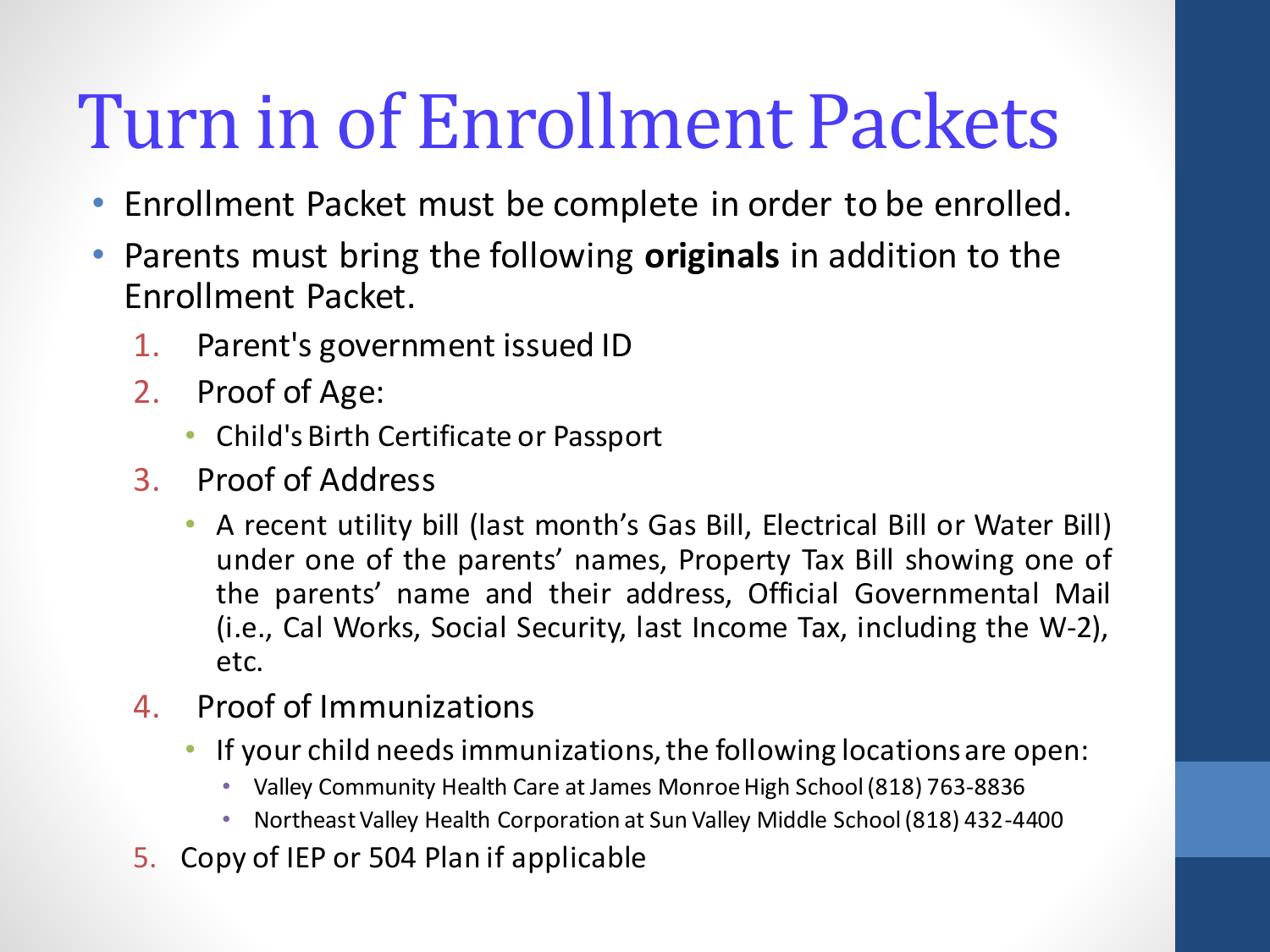### Turn in of Enrollment Packets

#### • Maintaining Social Distancing

- Face coverings required
- Pull up to the school Sign and show us a paper with your child's first & last name written in large letters, along with your cell phone number.
- Please place your completed packet on the table (with #1-5 from the previous slide) and paper with your child's name and your cell phone #. Then get back in your car and wait.
- We will take the packet into the office to make copies of items #1- 5. Office personnel will review to make sure your packet is complete. You are welcome to park in our Staff Parking lot on Stare Street while you wait. Our staff will call you as soon as the packet is ready or if we have questions. Please bring a pen.
- We will place your originals back on the table. Once we walk away from the table, you will collect it and leave.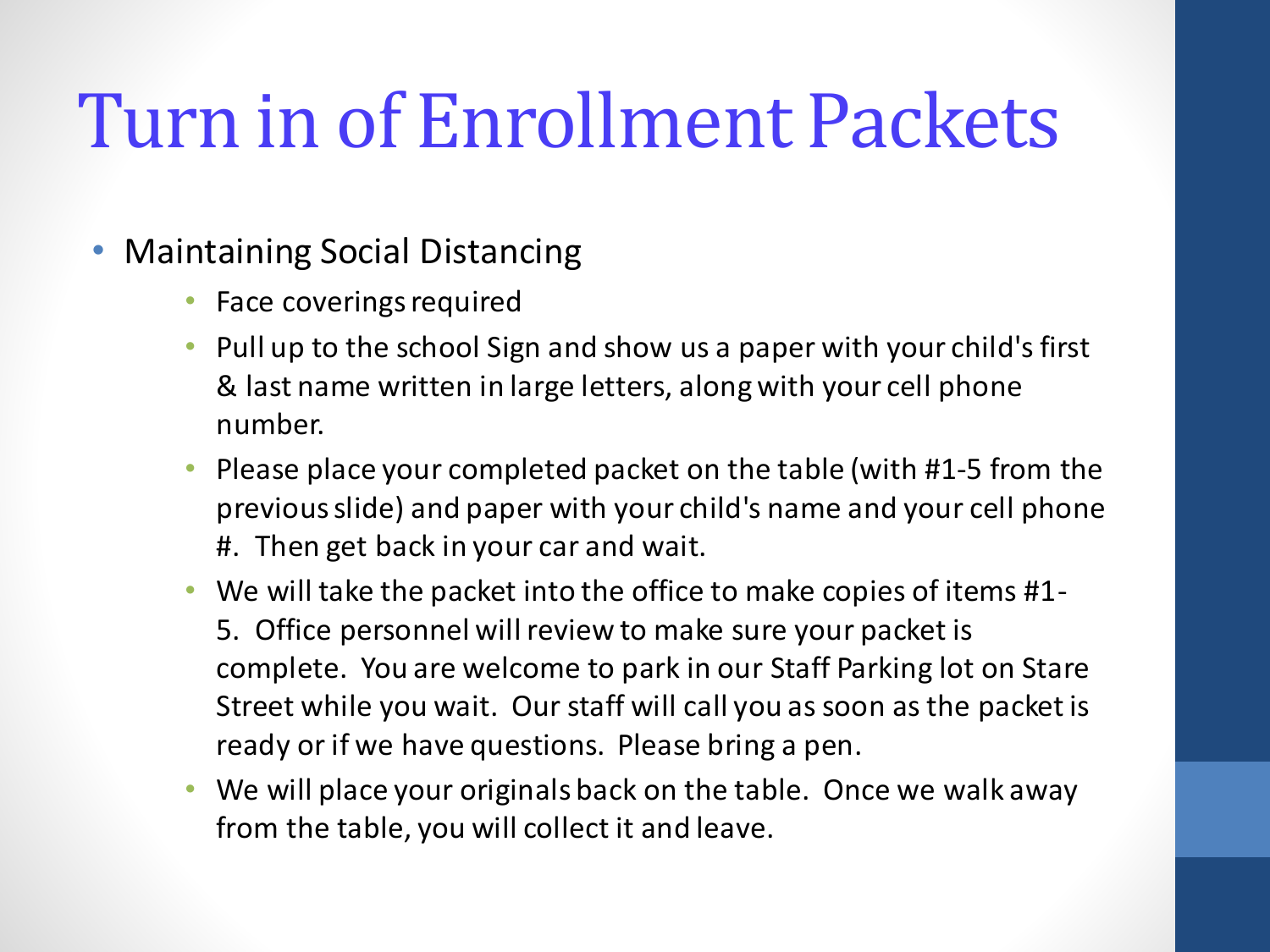### Turn in of Enrollment Packets

- Friday, May 29th 9am 2pm
	- Student Last Names starting with (A-B)
- Thursday, June 4th 9am 2pm
	- Student Last Names starting with (C-F)
- Friday, June 5th 9am 2pm
	- Student Last Names starting with (G-L)
- Monday, June 8th 9am 2pm
	- Student Last Names starting with (M-Q)
- Tuesday, June 9th 9am 2pm
	- Student Last Names starting with (R-S)
- Wednesday, June 10th 9am 2pm
	- Student Last Names starting with (T-Z)
- By Appointment Only:
	- Saturday, May 30th 9am 12pm
	- Saturday, June 6th 9am 12pm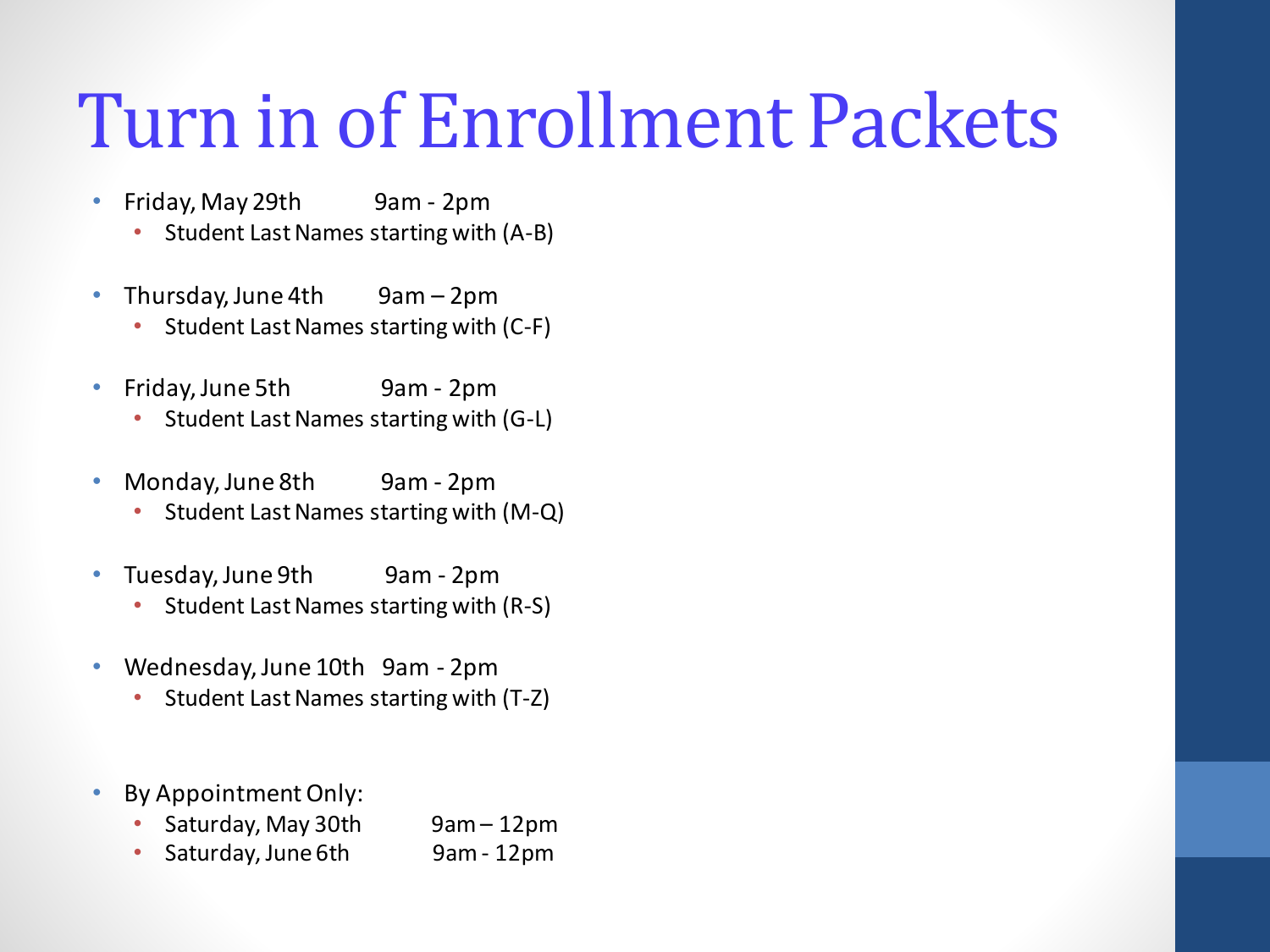### Important Dates



- New Student Orientation
	- Thursday, August 13<sup>th</sup>, at 6:00 p.m.
- First Day of School
	- Tuesday, August  $18<sup>th</sup>$ , 8:15-1:38 p.m.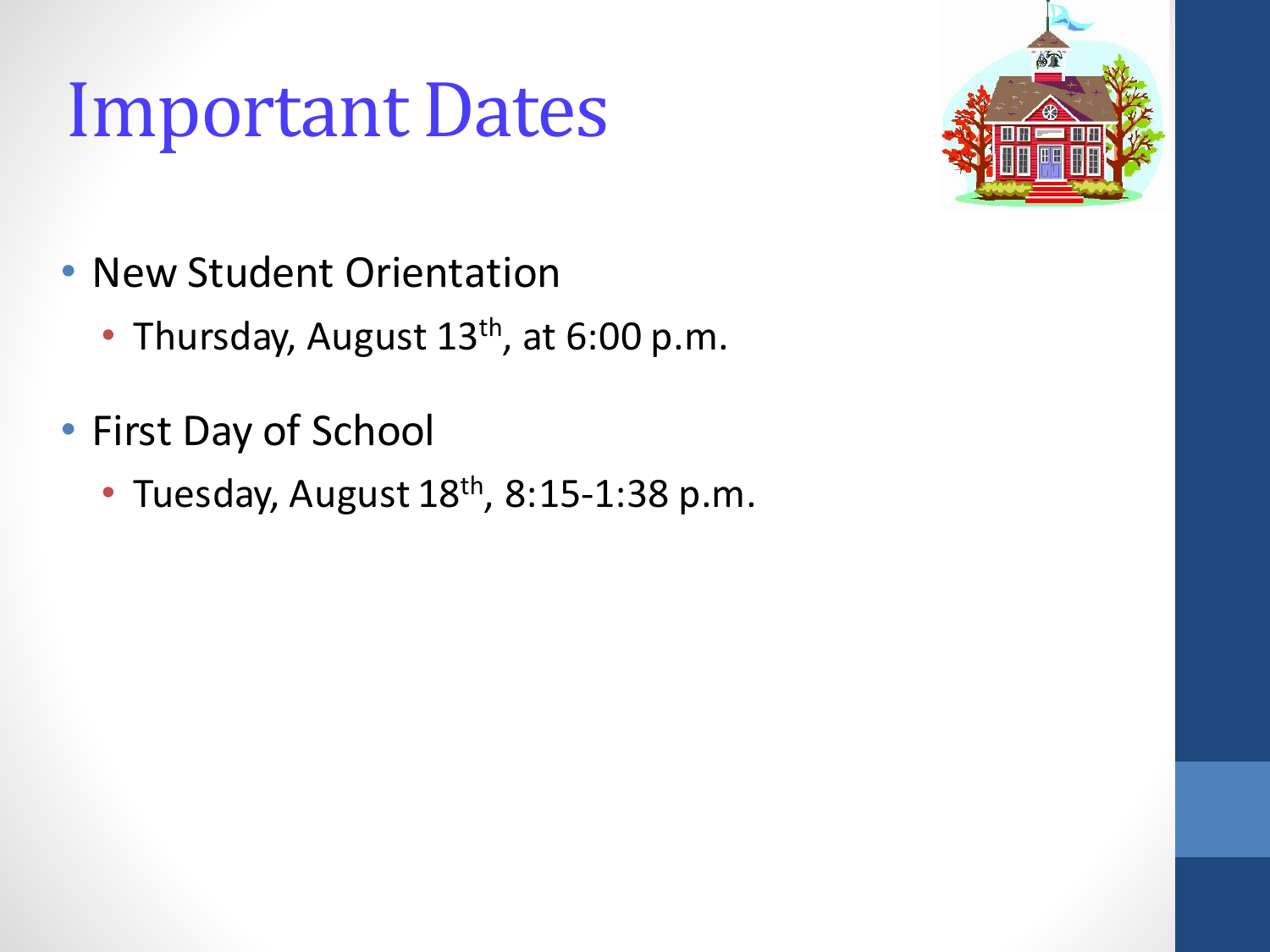### Important Information



- Please communicate any phone or address changes to the office ASAP. Valid proof of new address required.
- To contact our office staff regarding questions about items in your enrollment packet:
	- Call our Main Office at (818) 892-8661
- Be sure to include your email the Emergency Card in order to continue receiving Vintage email messages.
	- If you opted out of the emails at another LAUSD school, you will need to get opted in again.